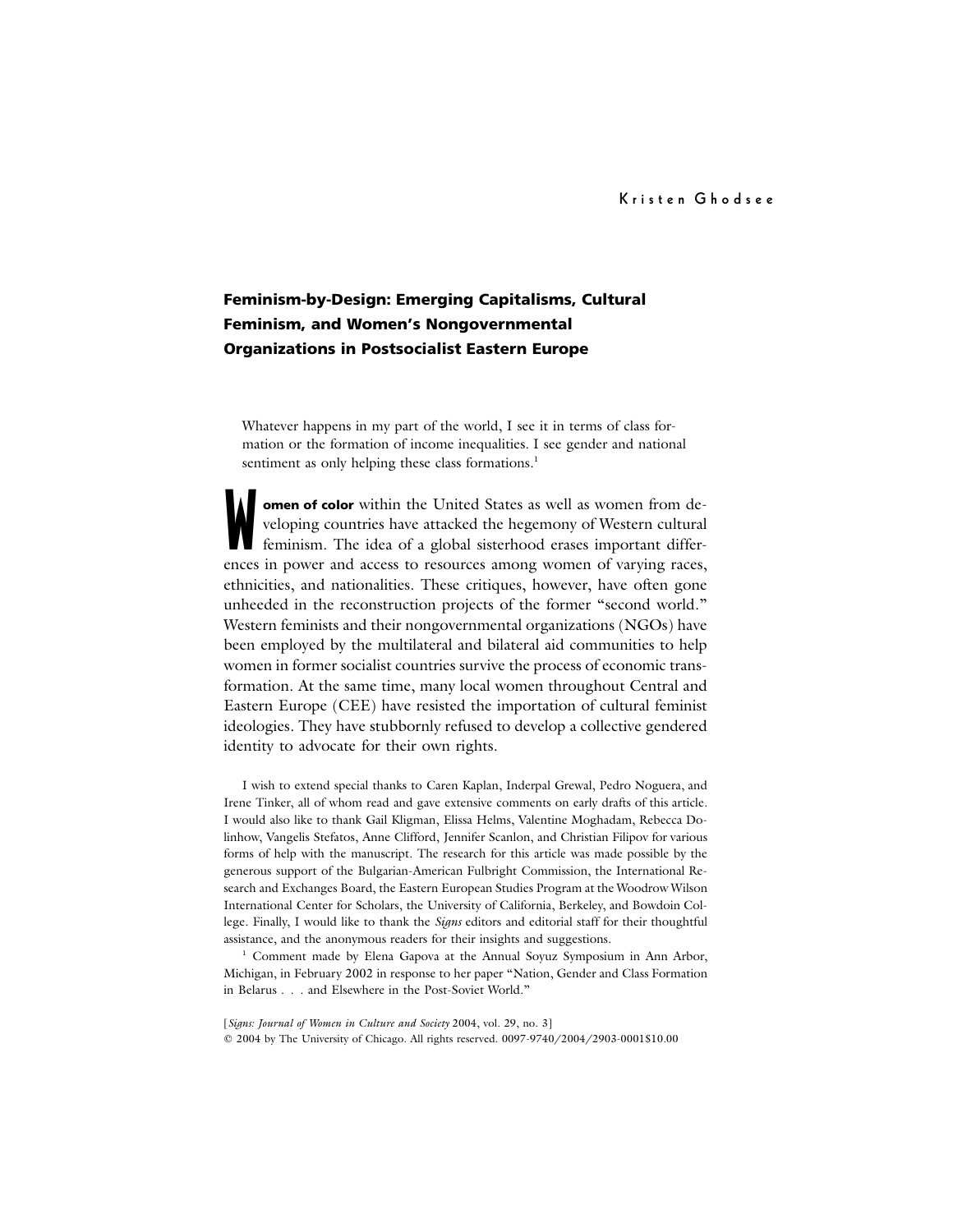Billions of dollars have been lent and spent in aid to develop "democratic institutions" and "free markets." Yet only Poland's and Slovenia's citizens enjoyed a higher standard of living in 2000 than they did in 1989 when the socialist experiment ended (UNDP 2001a). Similarly, after over a decade of attempts to create independent women's movements in Eastern Europe, *feminist* is still a bad word (Holmgren 1995) and there is still an atmosphere of antifeminism (Jalušić and Antić 2000). Eastern European women continue to resist a gendered analysis of their oppression (Gal and Kligman 2000).

In this article, I will examine the role of cultural feminism and the international aid that has attempted to rebuild postsocialist countries after 1989. I will try to untangle how Western feminists and their local counterparts have ignored the complex historical legacies of socialist versus what has been called "bourgeois feminism" in the East. I argue that the specific type of cultural feminism that has been exported to Eastern Europe (and many of the local NGOs informed by its ideology) may be unwittingly complicit with the proponents of neoliberalism responsible for the very decline in general living standards that gave Western feminists their mandates to help Eastern European women in the first place. The NGOs that privilege a gender-based analysis of oppression over an analysis more sensitive to class issues may actually legitimize ideas that women are somehow naturally less suited to free market economies.

*Cultural feminism* refers to a specific package of discourses and practices that promote the idea that women and men are essentially different either because of inherent biological differences or because of gendered socialization so deeply ingrained as to be irreversible. These differences between the two sexes transcend class, race, age, and ethnicity and supposedly unite all women in a common sisterhood. Whereas radical and socialist feminisms advocate for more comprehensive societal change in order to liberate women, cultural feminism often aims at meeting women's special needs within the status quo. In other words, cultural feminism looks to find solutions for how the worst offenses of patriarchy can be mitigated, while never challenging the social or economic relations within which the patriarchy thrives. Therefore, as a way of addressing women's concerns, cultural feminism (unlike other feminisms) works well within the neoliberal ideological constraints of the large bilateral and multilateral aid institutions in the West. This is not to deny that cultural feminism in the United States and Western Europe—and even in some instances in the developing world—has been responsible for gaining women necessary and important rights and services. However, this article focuses specifically on the applicability of cultural feminism in the postsocialist context.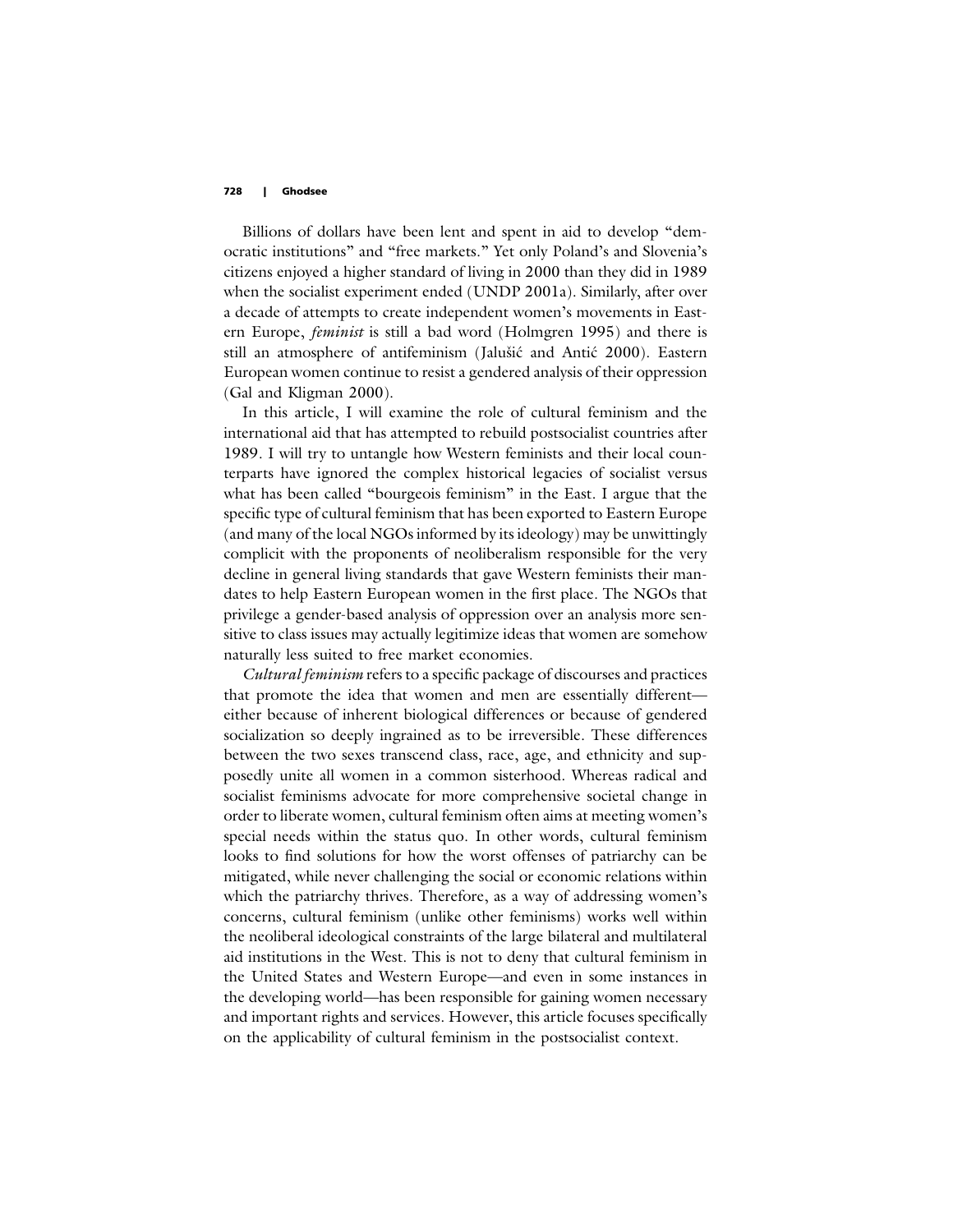# **Capitalism-by-design**

After the unexpected collapse of communism in Eastern Europe in 1989, billions of dollars in aid and assistance flowed from the United States and Western Europe into the former Eastern bloc. A virtual army of consultants and experts descended into capital cities to fashion the foundations of capitalism and liberal democracy from scratch (Wedel 2001). These early years of the 1990s were characterized by what David Stark (1992) has called "capitalism-by-design." Western experts advised local governments on how to create the institutions of democracy and capitalism. If the experts could create the proper institutions in a country, the rules of those new institutions would guide individual behavior, and one could create the conditions for the development of capitalism, literally by design.<sup>2</sup> The capitalism-by-design paradigm still underlies the structural adjustment and stabilization practices of the World Bank and the International Monetary Fund in this region.

The problem with the capitalism-by-design thesis was that it duplicated the fallacy that society could be radically changed all at once, much as the socialists themselves had once believed that administrative decrees could instantaneously change property relations. Early proponents of capitalism-by-design believed that 1989 was a historical break with the past, creating a blank slate on which a whole new society could be built.<sup>3</sup> But socialist (and in some cases presocialist) institutions and social practices were very slow to disappear despite the sweeping changes. Privileges under one economic system could be readily converted into privileges under new economic systems without regard to changing institutional imperatives (Stark 1992; Eyal, Szelényi, and Townsley 1999).

Stark (1992) challenged the capitalism-by-design paradigm by introducing a theory of path dependence. Path dependence suggests that the differing circumstances that led up to a country's entrance into and exit out of state socialism would inform the creation of postsocialist institutions. Capitalism would not be built by the conscious design of experts from the West. Instead, it would be composed out of the rubble of the socialist East. Path dependence as a critique of neoliberal economic theory also reinserted structuralist concerns into the debate. Unlike the rational choice theory favored by economists, path dependence recognizes that structural imperatives—in this case, the legacies of the socialist and presocialist past—constrained people's choices (Alavi and Shanin 1982). The

<sup>&</sup>lt;sup>2</sup> Victor Nee's (1989) market-transition theory explained the rationale behind the shift to markets.

<sup>3</sup> See, e.g., Nee 1989 and Sachs 1995.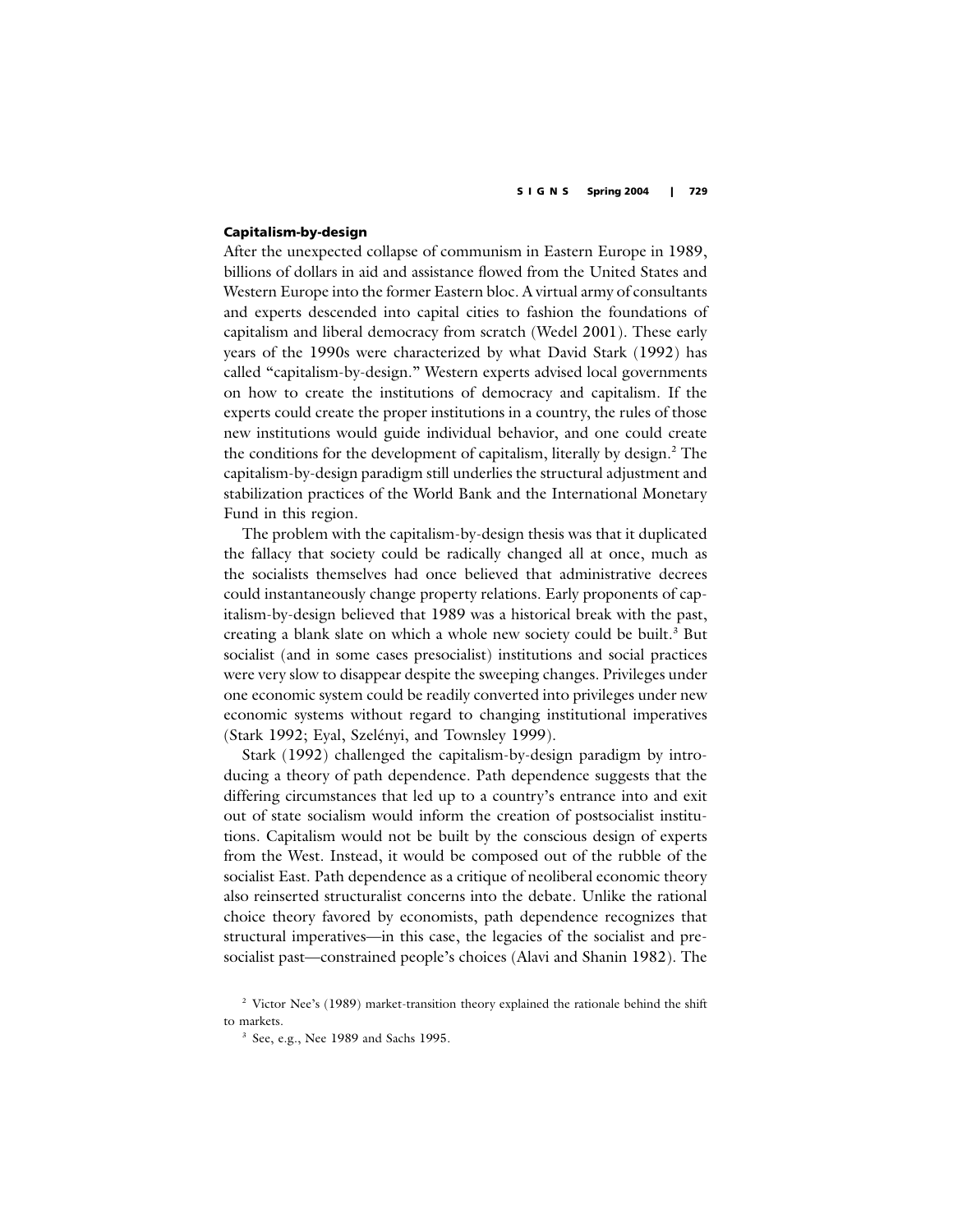decades of experience that preceded the transformation process could not be swept away with the crumbling of a wall; memory and experience are embedded in the individual actors who have become the new capitalist subjects of Central and Eastern Europe (CEE).

Many Western donors and women's NGOs have failed to recognize exactly these historical legacies of socialist feminism (as distinct and separate from bourgeois feminism). Socialist women from Central and Eastern European countries always prioritized resistance against class oppression above agitations based on any specific form of gendered subjugation. Proletarian men were seen as closer allies than bourgeois women, who then, as now, advocated for a kind of global sisterhood based on women's supposed biological and psychological similarities.

# **Feminism-by-design**

Reducing women's paid work is a major instrument of economic quasiprivatization and the integration of post-communist societies into a capitalist market system. Past gender segregation of the work force under state socialism, in conjunction with new Western-style sex discrimination, help along that process.

During the early transition period, Western feminists and women's organizations also jumped on the aid bandwagon. The money was abundant. Studies were undertaken and reports were prepared to show that the economic transition from communism would disproportionately harm women. In fact, the overwhelming majority of Western scholars who have written about gender and economic transformation have tended to paint a very dark picture of women's position in the emerging postsocialist societies.<sup>4</sup> And while some disaggregated statistics do show that women as a whole have been the greater "losers" during the transformation, these analyses subsume important emerging class distinctions by their preoccupation with gender.

In many ways, the literature on gender and transformation fell into the trap of the capitalism-by-design paradigm. Institutions from advanced market economies in the West replaced the old socialist institutions. Since many scholars agreed that women are at a disadvantage in these Western

<sup>—</sup>Nanette Funk 1993, 7

<sup>4</sup> See, e.g., Corrin 1992; Einhorn 1993; Funk and Mueller 1993; Moghadam 1993; Alsanbeigui, Pressman, and Summerfield 1994; Rueschemeyer 1994; Buckley 1997.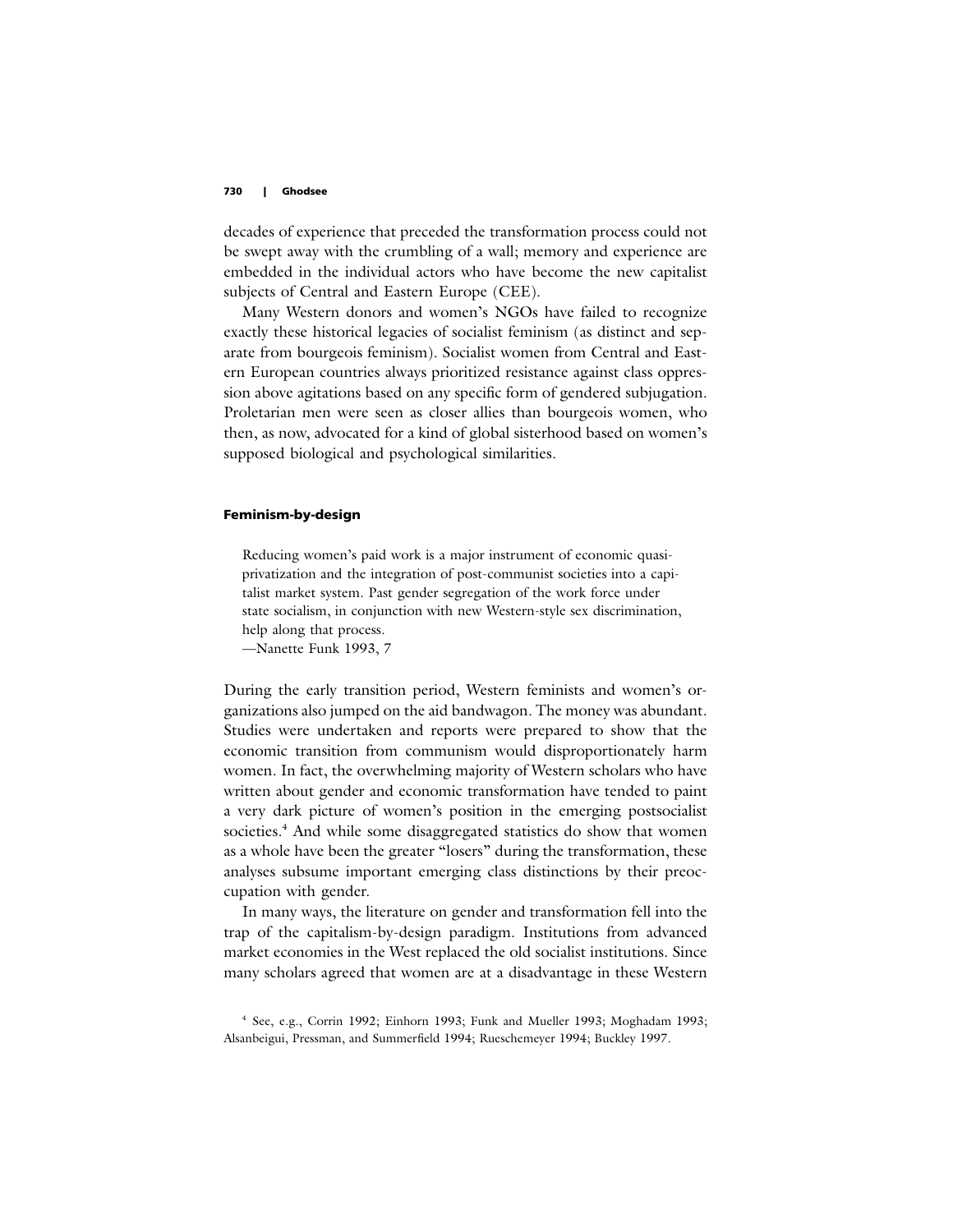institutions, there was an assumption that once these institutions were transplanted to postsocialist societies they would produce the same effects on Eastern European women. This argument seems to underlie many of the claims that were made about women very early in the economic transformation period. If researchers such as Nanette Funk (1993), quoted above, recognized any legacies from the socialist past, they often did so in a negative way, assuming that any structural disadvantages that women had under socialism would be reproduced under capitalism. Although many disadvantages were ultimately reproduced, this was by no means an inevitable outcome of the transition, and many scholars failed to consider the possibilities of positive legacies of women's experience under socialism. Thus, Eastern European women would suffer from the structural constraints of both socialism and capitalism, even if capitalism was drastically reshaping the institutions around which society revolved.

The same capitalism-by-design model also guided the solutions to the "problems" of Eastern European women. The U.S. Agency for International Development (USAID), for instance, funded teams of Western consultants to carry out "gender assessments" and to create "gender action plans."<sup>5</sup> Each country was encouraged to have some kind of "national machinery" in place to deal with women's issues—a governmental body in charge. The sections and oversight committees were formed, but they were rarely effective because they had been imposed from the outside. The other institutions of Western feminism—the women's advocacy groups, the gender think tanks, the battered women's shelters, the rape crisis hotlines, the women's resource centers, and so forth—began springing up everywhere throughout the former communist countries. Most of these entities were attached to local nongovernmental organizations. These NGOs were either directly funded by large multilateral and bilateral donors or supported by Western women's organizations subcontracted by the USAID or the European Union's Poland and Hungary: Action for Restructuring the Economy (PHARE) program to foster "civil society" in the region.<sup>6</sup> Thus donors retained Western feminists to produce what I will call "feminism-by-design," in much the same way as the World Bank retained consultants from the big three accounting firms, Price Wa-

<sup>5</sup> See, e.g., Nails and Arnold 2001.

<sup>6</sup> In December 1989, the Council of Ministers of the European Union established the PHARE program to assist the Republic of Hungary and the Polish People's Republic. Within two years the program was extended, and it now covers fourteen partner countries in Central and Eastern Europe.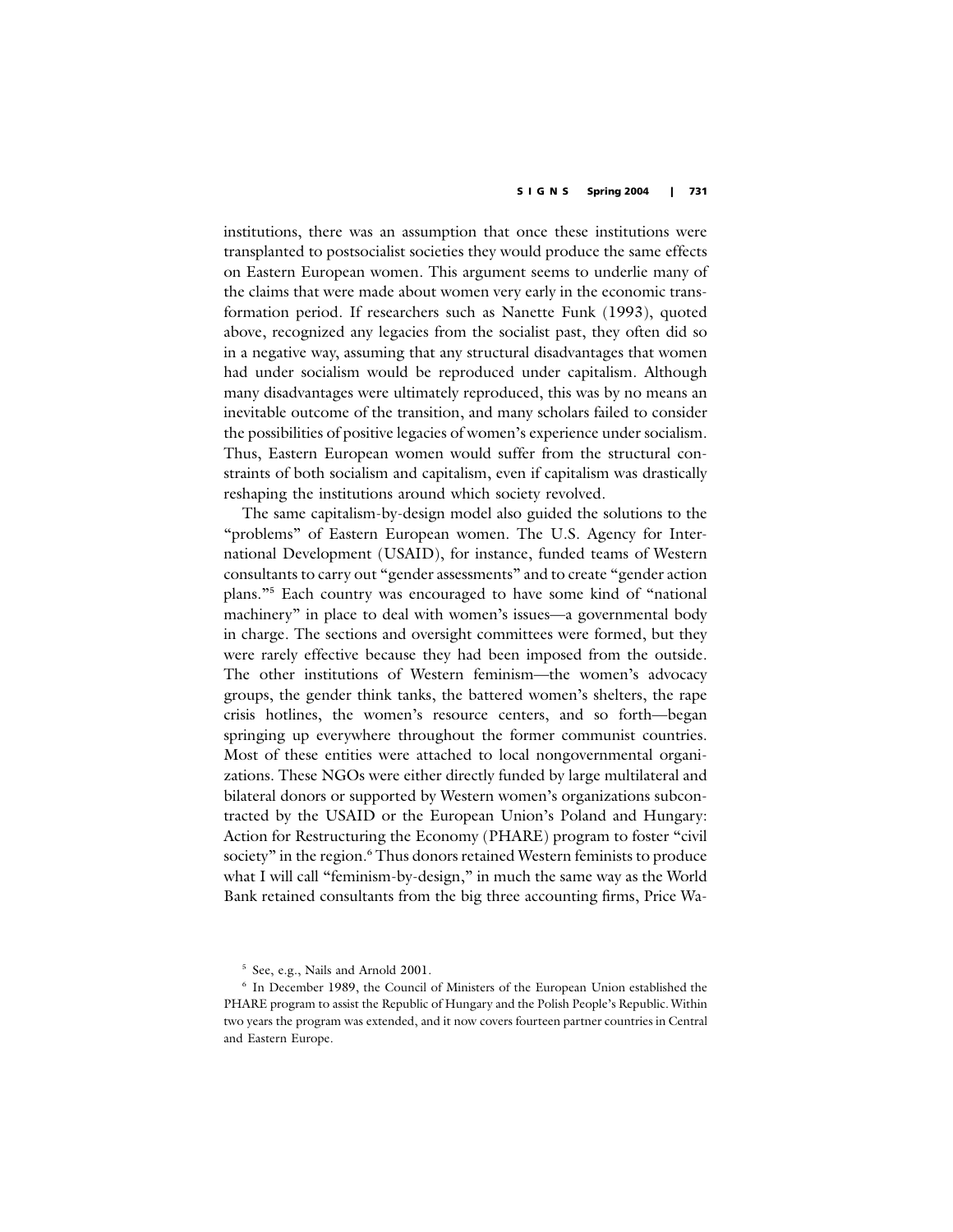terhouse Coopers, Deloitte and Touche, and Klynveld Peat Marwick Goerdeler KPMG, to create capitalism-by-design.

# **A clash of feminisms**

As defined earlier, the particular brand of cultural feminism that has been exported to the postsocialist countries since 1989 favors an essentialist concept of gender over any social explanation for women's growing inequality with men. The deradicalization of women's movements in Western Europe and the United States after the turbulent 1960s eventually led to the mainstreaming of women's concerns within both national and international institutions. Western feminists began working within the dominant capitalist structures of society in order to make the system more favorable to the unique needs and requirements of women.<sup>7</sup> These unique needs applied to all women and allegedly united them in their common struggle against patriarchy. Men were the main enemy. Issues of both class and race were subsumed under the primacy of gender oppression.<sup>8</sup>

The sudden import of cultural feminism in Eastern Europe went against the established ideologies used to understand oppression. As far back as the late nineteenth century, Western and socialist feminists debated the relative importance of either class or gender as the primary category of analysis when discussing the oppression of women. The socialists believed that private property was the root of women's oppression and that there could be no true emancipation for women under a capitalist system.<sup>9</sup> The "bourgeois feminists," as they were referred to by socialist women, believed that women needed to be politically and economically incorporated in the capitalist system on equal terms with men, particularly with reference to universal suffrage for both sexes. The bourgeois feminists did not challenge the right to private property and believed that women's disadvantages could be solved through access to the democratic process.<sup>10</sup> Because of these differences, bourgeois women could not be counted on as allies in the socialist cause. Not much has changed since 1907 when the German

<sup>7</sup> For example, "equal pay for equal work." It does not matter if the jobs are lousy and the wages are low; men and women should have equal access to them.

<sup>&</sup>lt;sup>8</sup> Both women of color in the United States (e.g., hooks 1981; Anzaldúa and Moraga 1983; Lorde 1985) and "third-world" women (e.g., Mohanty, Russo, and Torres 1991; Narayan 1997; Bulbeck 1998) have criticized the white, middle-class bias of cultural feminism.

<sup>9</sup> See Engels 1978.

<sup>&</sup>lt;sup>10</sup> The same way many Western feminists today believe that women's disadvantages can be solved through access to higher salaries and management positions.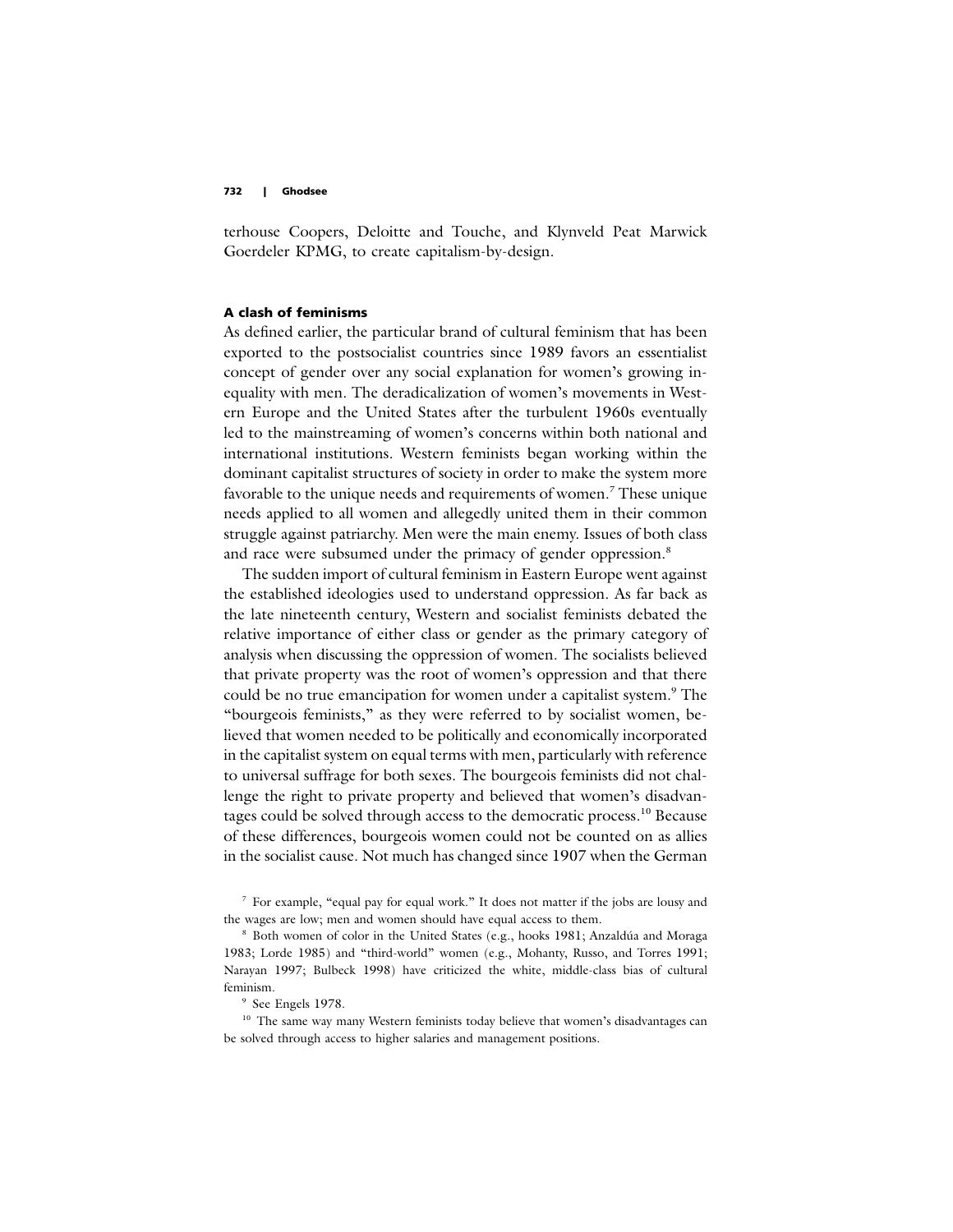socialist Clara Zetkin wrote: "There cannot be a unified struggle for the entire [female] sex. . . . No, it must be a class struggle of all of the exploited without differences of sex against all exploiters no matter what sex they belong to" ([1907] 1984, 101).

In the early twentieth century the "woman question" became such an important political issue that both the social democrats and the more radical communists tried to use it to bolster support for their causes. Especially in the newly established Soviet Union, raising the status of women was one of the most important ideological weapons Vladimir Lenin used to defend his interpretation of Karl Marx in the face of Karl Kautsky's stinging criticisms.<sup>11</sup> But again, women were incorporated into the revolutionary program as workers first.<sup>12</sup>

Communism taught women not to distinguish their needs from the needs of men but to struggle together in their class interests. Of course, this may not have been the best model for women, because their needs were constantly subsumed under class rhetoric by communist states dominated by male leaders. But until 1989, at least on an ideological level, bourgeois feminism was still considered a tool of capitalism. Bourgeois feminists were considered complicit in the process of exploitation that capitalism perpetuated. In the aftermath of the communist collapse, many Eastern European women saw the sudden arrival of cultural feminism in the former socialist countries as a foreign and unwelcome ideology.

This ideology had piggybacked into Eastern Europe on the backs of Western scholars and activists riding a tidal wave of grants made available for research on and projects in the countries undergoing transition. Western feminists imported the paradigm of "gender first" without really understanding the significance of the historical struggle between Eastern and Western women over the primacy of class or gender as the appropriate category of analysis. Their research and project proposals merely had this analytical preference built into them as the hegemonic and commonsense way of thinking about women's lives in times of great social, political, or economic upheaval.

All of the major international bilateral and multilateral aid agencies developed some form of women's program to combat the negative effects

<sup>&</sup>lt;sup>11</sup> Kautsky strongly disagreed with Lenin's communism and favored the use of democratic elections to realize socialist goals. Lenin used the woman question to undermine Kautsky's disagreements, arguing that Russian communism had already given women the right to vote and made them full equals in society. The social democrats, on the other hand, had still not been able to secure suffrage for women.

<sup>&</sup>lt;sup>12</sup> For example, see Kollontai 1977.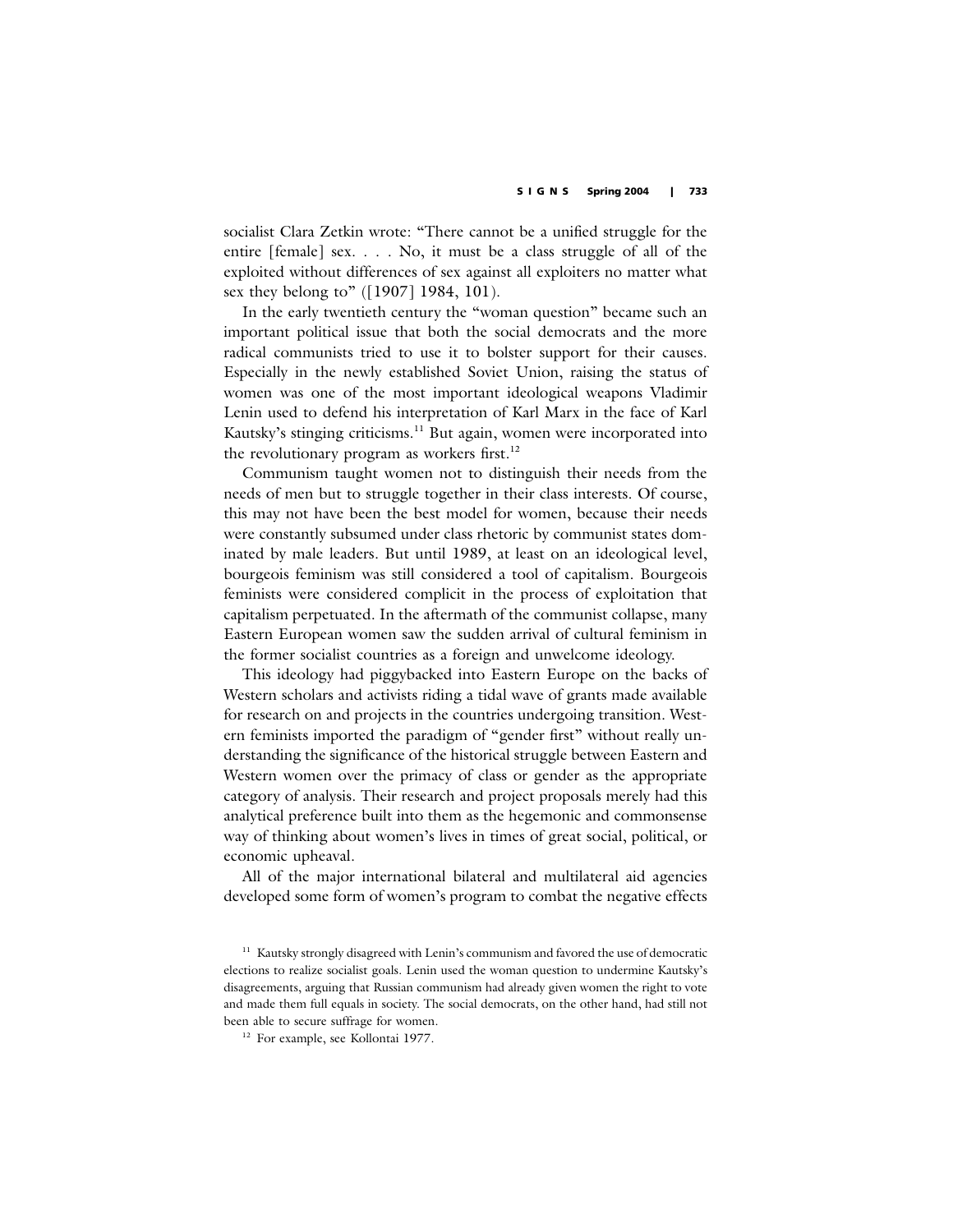of transformation.<sup>13</sup> These programs were well funded and also informed by the ideas of cultural feminism. They subcontracted their own Western feminist groups and funded the production of reports that documented the plight of postsocialist women.<sup>14</sup> National statistics disaggregated by gender for the first time began to show that women made up the majority of the registered unemployed. North American and Western European NGOs funded local subcontractors to produce reports on issues such as domestic violence and rape—topics rarely discussed in the public sphere prior to 1989.<sup>15</sup>

Although there were valuable insights gained from much of this work, the proliferation of reports and documents circulated to both the local and international press created an overwhelmingly negative picture of the situation of women in postsocialist countries. Activists argued that the sensationalism was necessary in order to call attention to the real problems that women faced. Indeed, high-profile issues such as reproductive rights and trafficking in women brought much-needed resources into the region. At the end of the day, however, the constant attention to the vulnerability of women in these economies may have done them more harm than good.

The discourses produced by these scholars, activists, and international donors construct women as the natural and inevitable group of victims in the economic transformation period. The creation of NGOs to support women through the transformation process may discursively create an acceptable category of "losers" for a previously egalitarian society in which there was no acceptable category of loser. In other words, the concentration of Western resources and academic research on the problems of women may perpetuate or actually create real barriers to women who must now fight against new stereotypes that women are less adaptable to the market economy. Furthermore, too much of a focus on the poor and disenfranchised woman may alienate those "surviving" women from their "failing" female compatriots. Women who are thriving in the postsocialist period might not want to associate themselves with the negative stereo-

<sup>13</sup> The World Bank, the U.N. Development Program (UNDP), the Open Society/Soros Network, USAID, and the EU PHARE Program all have gender programs or components informed by cultural feminist ideologies.

<sup>14</sup> For example, the United Nations Development Program (1997) in Bulgaria put together an entire report on *Women in Poverty* in the transformation period. The World Bank (2000) held a conference and published a discussion paper on *Making the Transition Work for Women in Europe and Central Asia* in spite of the fact that its own structural adjustment programs are responsible for much of the alleged damage to women's position.

<sup>15</sup> For example, Minnesota Advocates for Human Rights funded controversial reports on domestic violence (1996) and sexual harassment (1999) in Bulgaria.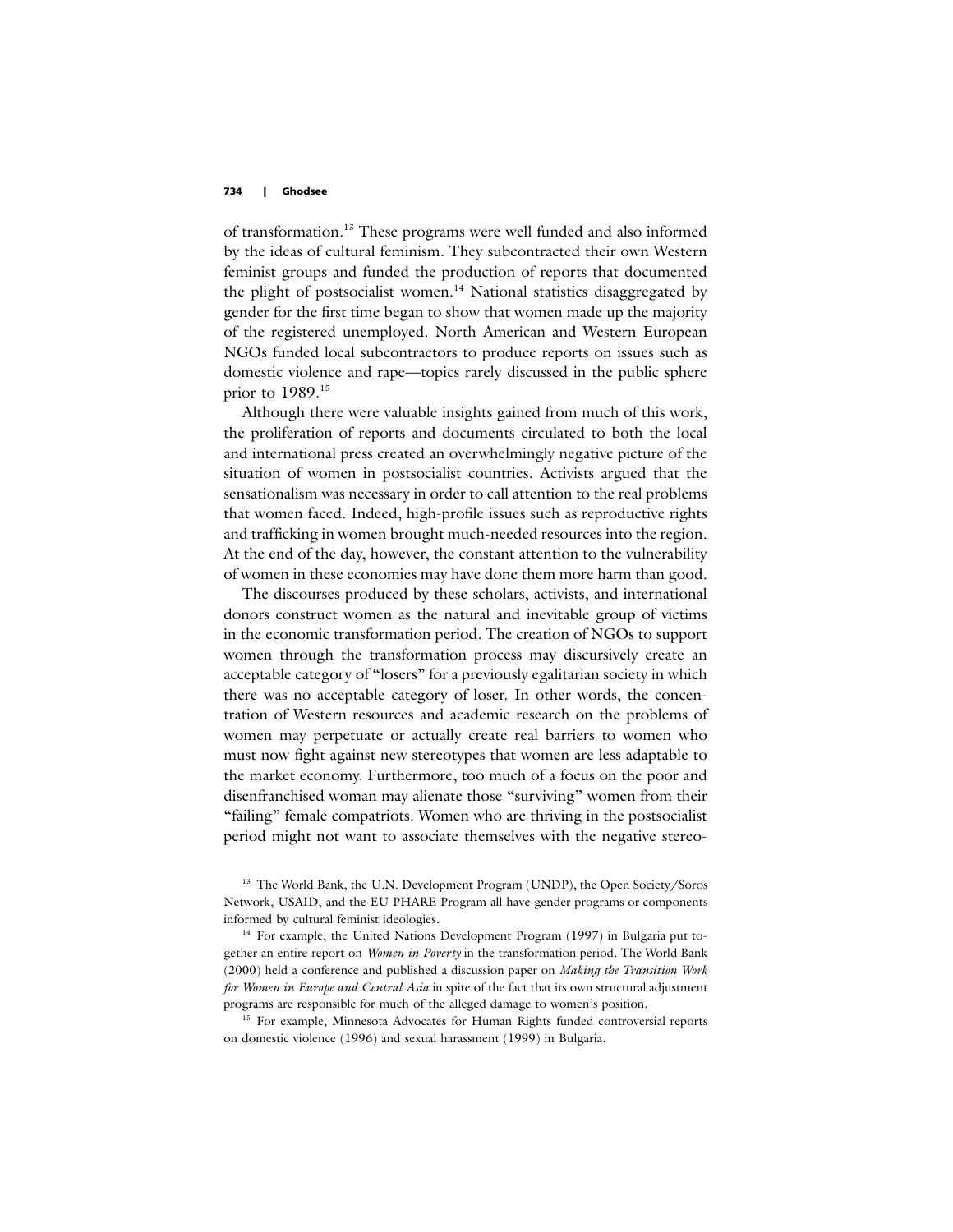types and may distance themselves from any potential women's movement. Finally, the discourse that women are less flexible in adapting to the new economic system may actually convince the women themselves that they are ill equipped to weather the storms of economic transformation.

These factors may help to explain why many women in the region refuse to separate out their problems from those of men. In one interesting study by Bozena Leven (1994, 41), respondents had to agree or disagree with the statement "negative economic effects [of transition] were felt more by women than men." Out of 1,477 urban Polish respondents in 1990–91, 38 percent of men agreed, compared with only 32 percent of women, demonstrating that men were more convinced of women's weakened position in societies than the women themselves. Many of these differences may stem from varying constructions of the "state" and the "family" in Eastern and Western contexts, wherein women from the former socialist countries perceive their role in the private sphere as the more emancipatory and therefore more desirable role (Gal and Kligman 2000). In Bulgaria, my own experience and interviews also revealed a reluctance on the part of women to agree with the idea that they were more negatively affected by the changes than men.<sup>16</sup> Most women preferred not to distinguish their problems from those of men or those of their societies as a whole. In one interview with a very high-ranking female politician, I was told emphatically that there was absolutely no discrimination against women in Bulgaria despite all the "data" and "NGO whining" that argued otherwise.<sup>17</sup> Thus, as Susan Gal and Gail Kligman (2000, 106) have argued, in the Eastern European context "political solidarity cannot be assumed on the basis of shared 'womanhood.'"

On the one hand, this refusal to accept their new disenfranchised position may reflect years of Marxist-Leninist teachings. Forty-five years of communist indoctrination may still convince many postsocialist women that separating out their concerns from the concerns of men will cripple any effective coalitions built on class lines (i.e., against the nouveaux riches, the mafia, and the robber barons of the postsocialist state). Political plurality in Eastern Europe may also presuppose the creation of a unified women's movement. A study by Vlasta Jalušić and Milica Antić found

<sup>&</sup>lt;sup>16</sup> The research for this study included sixteen months of fieldwork in Bulgaria in 1999 and 2000. I also conducted interviews and had ongoing personal communications with the major women's NGOs in Bulgaria, USAID Bulgaria, UNDP Bulgaria, the Women's Program at the Open Society Institute, the Center for the Study of Democracy, the Global Fund for Women, and the World Bank Resident Mission in Sofia between 1998 and 2001.

<sup>&</sup>lt;sup>17</sup> Interview with Ms. Vera Tagarinska, the presidential liaison to NGOs, in August 1998 in Sofia, Bulgaria.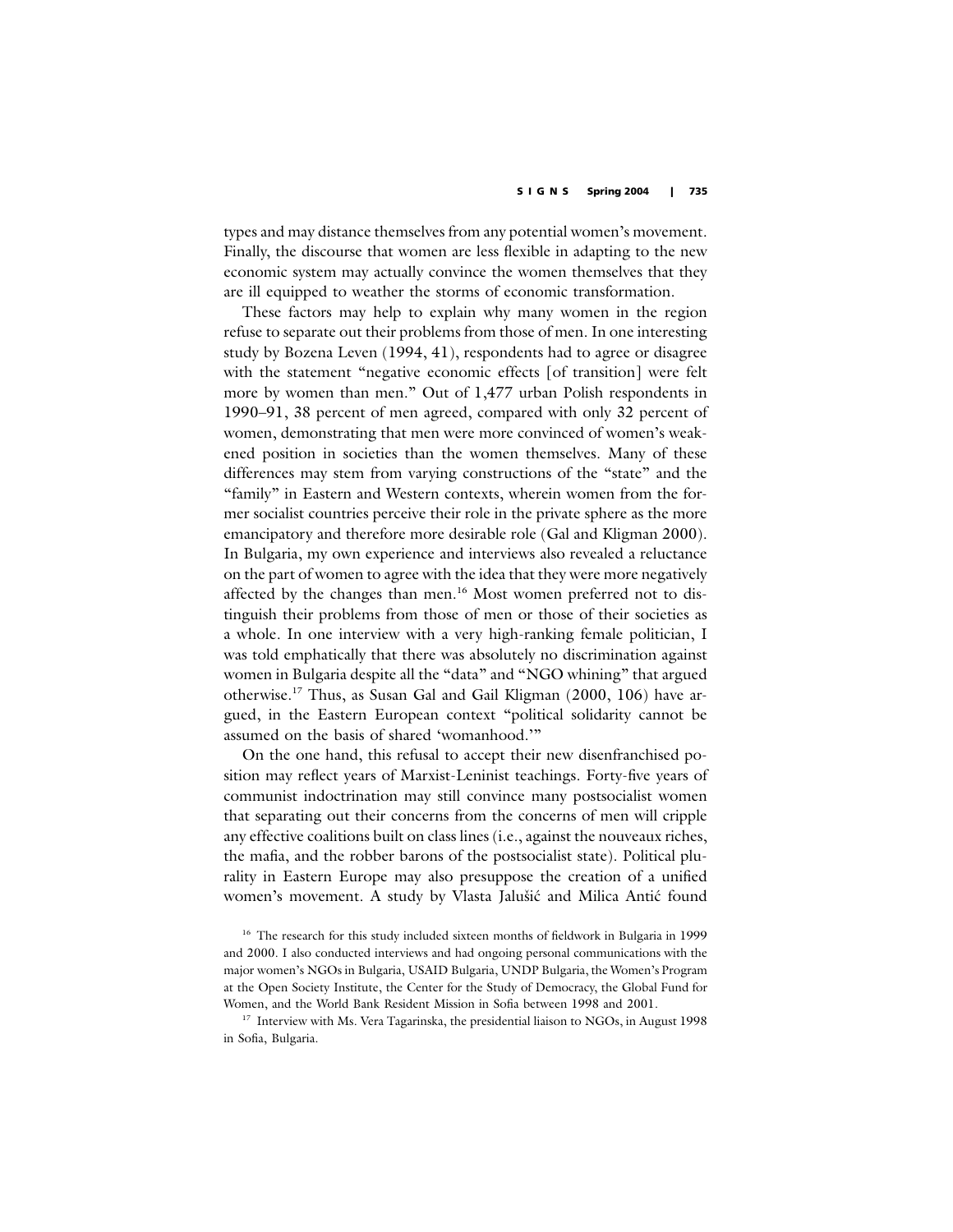that women in Hungary, Poland, the Czech Republic, Slovakia, and Slovenia had "a singular rejection of collective action on the part of women holding different political views" (2000, 3). Yet another possibility is that women in Eastern Europe truly do not perceive that their situations are different from men's. Indeed, staggeringly high unemployment rates and declining living standards for both sexes make it difficult to argue who is really worse off. Finally, women may not buy into the discourses of disadvantage because, in a handful of cases, women actually had significant advantages over men, at least in the early stages of transition.

In some sectors of the new market economy, women (particularly members of the former *nomenklatura* or women with higher levels of general education) were able to exchange their cultural capital for economic capital (Eyal, Szelényi, and Townsley 1998). In Hungary, Poland, and Slovakia, Eva Fodor (1997) found that women who had worked in the quasi-private sector during communism had more advantages and were more flexible in the new market economy than men who were wholly employed in the public sector before 1989. Julia Szalai (2000) found similar patterns in Hungary, where men have made up the majority of the registered unemployed since 1989. Lisa Giddings (2000) found that women with higher levels of general education had an advantage over men in the early transition period. In my research (Ghodsee 2003), I found that women's cultural capital—foreign languages, general education, knowledge of the West, and so forth—translated into significant advantages in the dynamic tourism sector, where women occupy the highest managerial levels. In almost all of these cases, however, the social class of a woman before 1989 is a more significant determinant of success in the market economy than merely gender alone.

It is not my intention to discredit the idea that many women have, in fact, been hurt by the transition from communism or to argue that gender is not a useful category of analysis when examining the situation in Eastern Europe. My main agenda is to understand why cultural feminist ideas are being imported into these countries at this particular historical moment and with so much support from international organizations and Western bilateral aid agencies. Why might it be politically important to construct women as disadvantaged despite the fact that there is a great deal of heterogeneity among women within and among Eastern European countries? The production and perpetuation of certain discourses may be essential ideological building blocks in the construction of the new, material reality of postsocialist nations.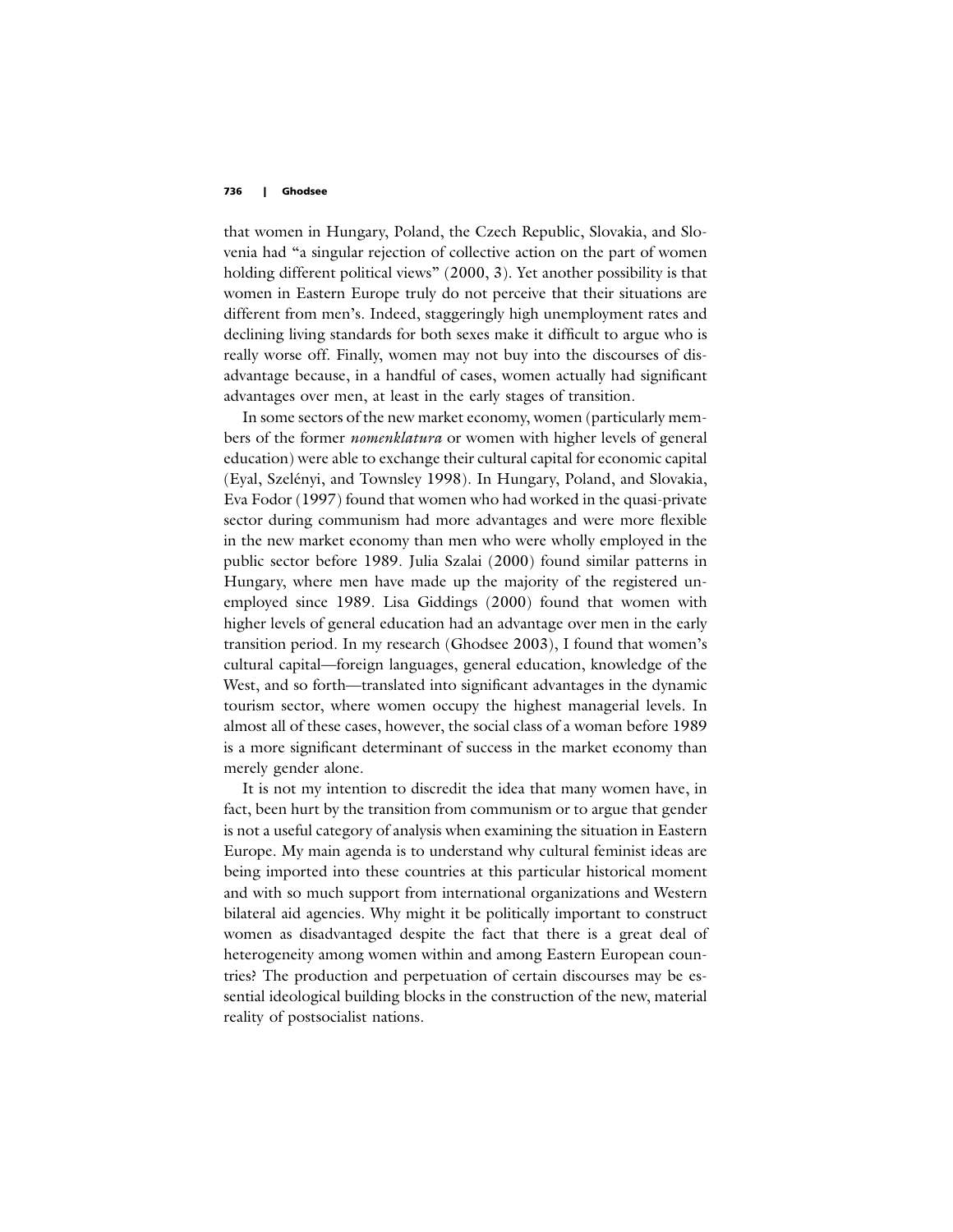# **Feminism and capitalism: Strange bedfellows?**

Although overly reductionist at its core, economic determinism insists that the dominant intellectual paradigms of the day always serve the material interests of the ruling class, which Marx imagined as bounded by the nation-state (Marx 1983). Given this framework, cultural feminism as an ideology does not exist in an intellectual vacuum. Its discourses manifest themselves in the real world and serve the interests of those who have the power to control and perpetuate them. Michel Foucault further extended Marx's analysis by linking knowledge and power more directly through an examination of "the political economy of truth" (1980).

For Foucault, "truth" is created and disseminated through discourses of knowledge that support structures of power (although not necessarily economic ones as Marx would have it). Nevertheless, it is the power of discourse that serves the interests of those who control its production and circulation. In the case of former socialist countries, the old truths and ways of conceptualizing the world and human relations within it inevitably supported the ideals of communism and the communist states that embodied those ideals.<sup>18</sup> It is not surprising then that the triumph of capitalism would require the production of new truths in order to support the material reality of a new economic and political system. This is especially important in countries such as Bulgaria, where state propaganda derided capitalism for over four decades.

In the case of Bulgaria and other CEE countries, one has to ask, Who controls the production of truth about the situation of women in the postsocialist context? For the last fourteen years, the discussion has been almost entirely dominated by international organizations and their local NGO counterparts along with a handful of Western scholars viewing the situation from the outside. But who are the ultimate beneficiaries of the new discourse of gender over class? And whose truths do NGOs promote?

James Petras (1997, 1999) and Petras and Henry Veltmeyer (2001) have written passionately about NGOs "in the service of imperialism" (Petras and Veltmeyer 2001, 128). With specific reference to Latin America, Petras argues that the rise of opposition to neoliberalism coincided with a concomitant rise in Western government and World Bank funding of NGOs. Both the World Bank and the NGOs were opposed to the state, the former preferring to champion the market and the latter favoring civil society. The attack on the state seemingly came from both the left and the right, but in reality bilateral and multilateral aid agencies were able

<sup>&</sup>lt;sup>18</sup> Albeit with very questionable results.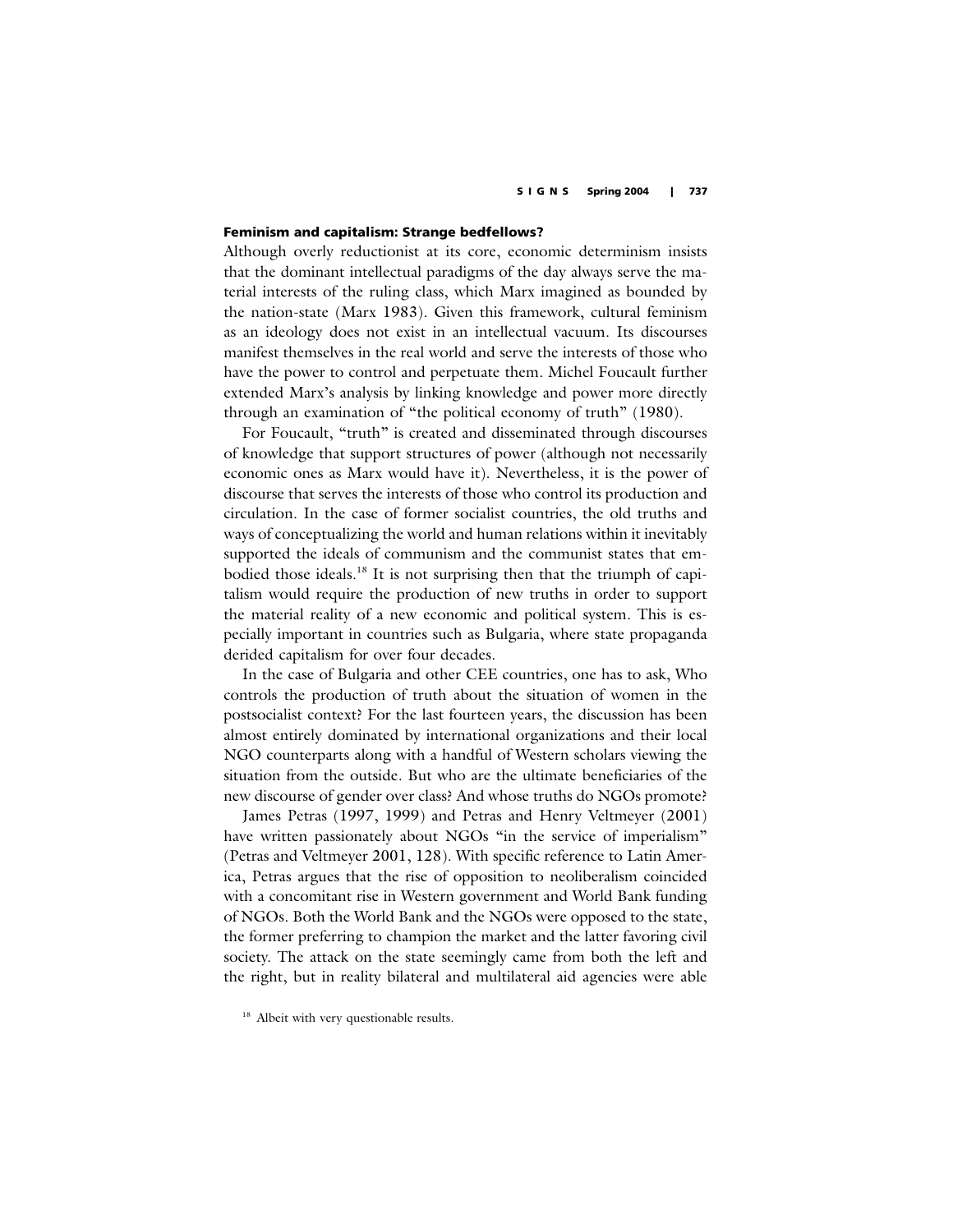to promote their neoliberal agendas by working through the NGOs, purchasing influence with increased funding. Self-help and community-based projects in such areas as health care, education, social work, and child and elder care allow the neoliberal state to dismantle its social programs and shift the responsibility for these services to the grass roots.

While Petras tends to lump all NGOs together in the service of a neoliberal conspiracy against the people, Julie Fisher (1998) recognizes that NGOs cannot be reduced to one essentialist category. On the contrary, NGOs can be many things to a multiplicity of actors. Fisher argues that while some NGOs can be effective in championing antistate and antiglobalization discourse, others are co-opted to support the agendas of international organizations and state elites. The very heterogeneity of the NGO community is what has made it so easy for states and political forces to co-opt or establish new NGOs for their own purposes. Because external funding for NGOs has increased so drastically in the last decade, the vast majority of NGOs are primarily dependent on official aid for the majority of their funds (Edwards and Hulme 1996). This dependence on external funders redirects accountability upward toward the aid giver and away from the aid recipients of the NGOs' so-called constituency.<sup>19</sup>

Janine Wedel (2001), in her analysis of Western aid to Eastern Europe, is also highly critical of NGOs and claims that "with outside donors as chief constituents, local NGOs are sometimes more firmly rooted in transnational networks than in their own societies" (114). Sarah Mendelson and John Glenn (2000, 2002) also found that the heavy reliance of Eastern European NGOs on foreign assistance interfered with their ability to service their own populations. Furthermore, competition for external grants breeds divisiveness and bitterness among organizations that might otherwise cooperate for the common good. Kevin Quigley (2000) has argued that U.S. funds for NGOs under the DemNet (Democracy Network) program created a perception among many Eastern Europeans that "democracy building grants for NGOs were politically motivated, their primary purpose being to promote specific U.S. political objectives" (203). Other studies have also shown that Bulgarian NGOs have little legitimacy among the people (Snavely and Desai 1994; Daskalova 2000).

In nearby Romania, Laura Grünburg has specifically demonstrated that women's NGOs have no constituencies despite their claims of representing the Romanian woman. In Russia, Rebecca Kay (2000) and Valerie Sperling

<sup>&</sup>lt;sup>19</sup> Clarke 1996; Edwards and Hulme 1996, 1997; Fisher 1997; Mendelson and Glenn 2000, 2002; Ottaway and Carothers 2000.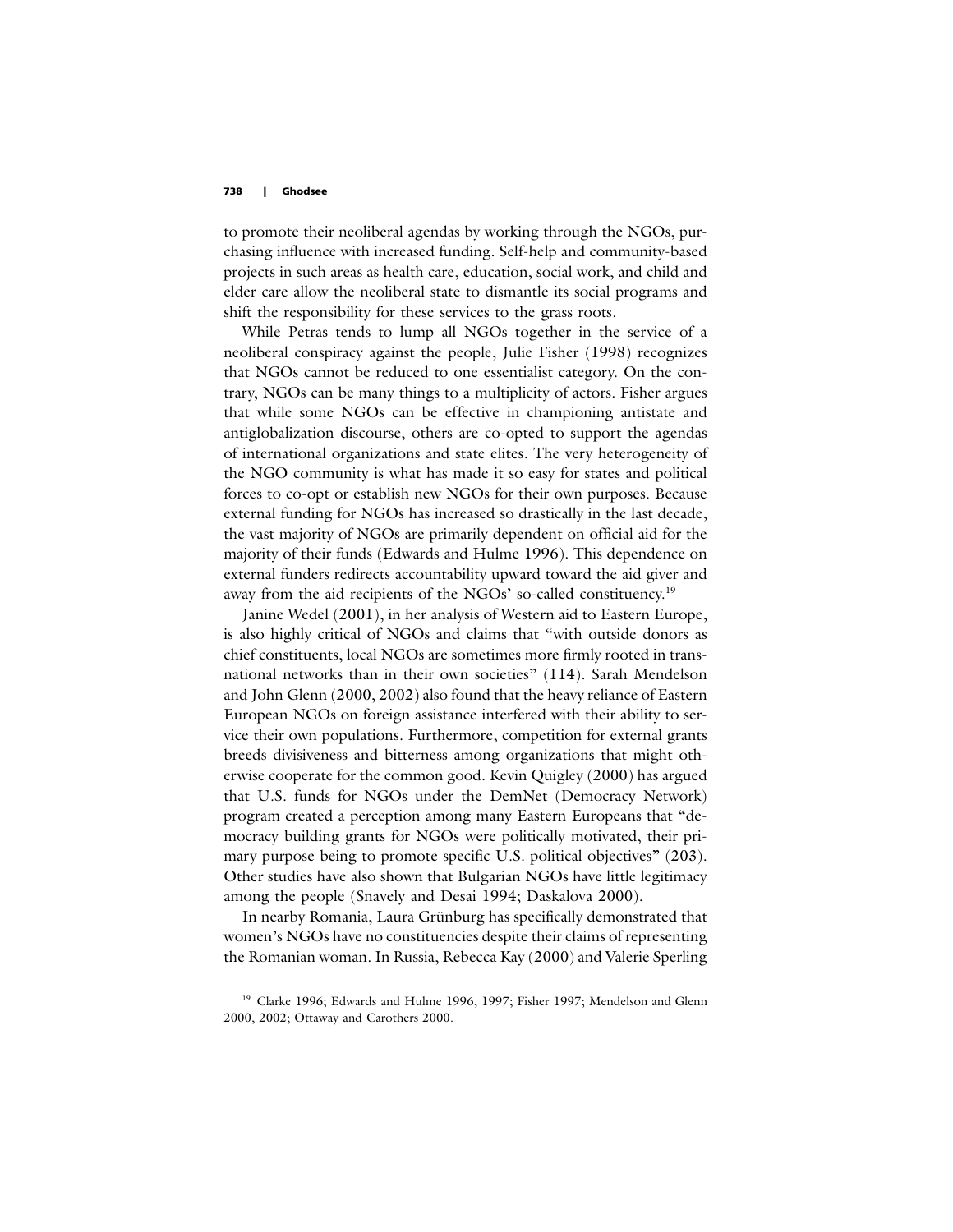(1999) have argued that women's organizations do not always represent the needs of the majority of Russian women. Gal and Kligman (2000) have pointed out that women's NGOs in Eastern Europe are often dependent entirely on foreign agencies for their survival and that they "quickly learn to produce whatever 'language' and 'interest' the foreign funders are willing to finance" (96).

The 2001 UNDP *National Human Development Report* for Bulgaria found that "NGOs are the least desired mediator for the transmittal of citizens' opinions to the government" and that "the least desired citizen practice is participation in NGO projects" (UNDP 2001b, 40). The UNDP concluded that "the NGO sector [in Bulgaria] is growing not only because of the availability of a *solvent and low-risk market* as represented by donors, but also because of the growing unemployment among intellectuals. From its very origin this market is an *export of services*. Therefore, the NGOs sector has not emerged in a natural way, as a result of internal citizen needs; it complies with an external demand, articulated in the donors' aspiration to stimulate civic society in Bulgaria" (UNDP 2001b, 41).

# **Transnational corporations and NGOs—a cozy alliance?**

It is not only academics who have noticed the growing coziness of NGOs and their sources of funding. The large multilateral lending institutions and bilateral aid agencies have already incorporated NGOs into their development strategies. Many in the corporate world have also looked to build partnerships with NGOs, recognizing that NGOs can be used as powerful tools. Thus, the traditional conceptualization of the state-market-civil society triad as an equilateral triangle is slowly moving toward the isosceles triangle as the market and civil society work together more closely.

For example, in one project funded by USAID, NGOs are seen as an essential tool in expanding business interests in Asia in the face of mounting environmental opposition at home and abroad. The NGO-Business Environmental Partnership program provides incentive grants to Asian NGOs working in collaboration with the urban industrial business sector. The USAID U.S.-Asia Environmental Program Web site described the program in 2001: "The objective is to encourage NGOs to move beyond confrontation in their traditionally adversarial roles with the private sector in addressing industrial pollution in Asia. This cooperative approach will lead to a greater understanding in the public sector of the difficulties faced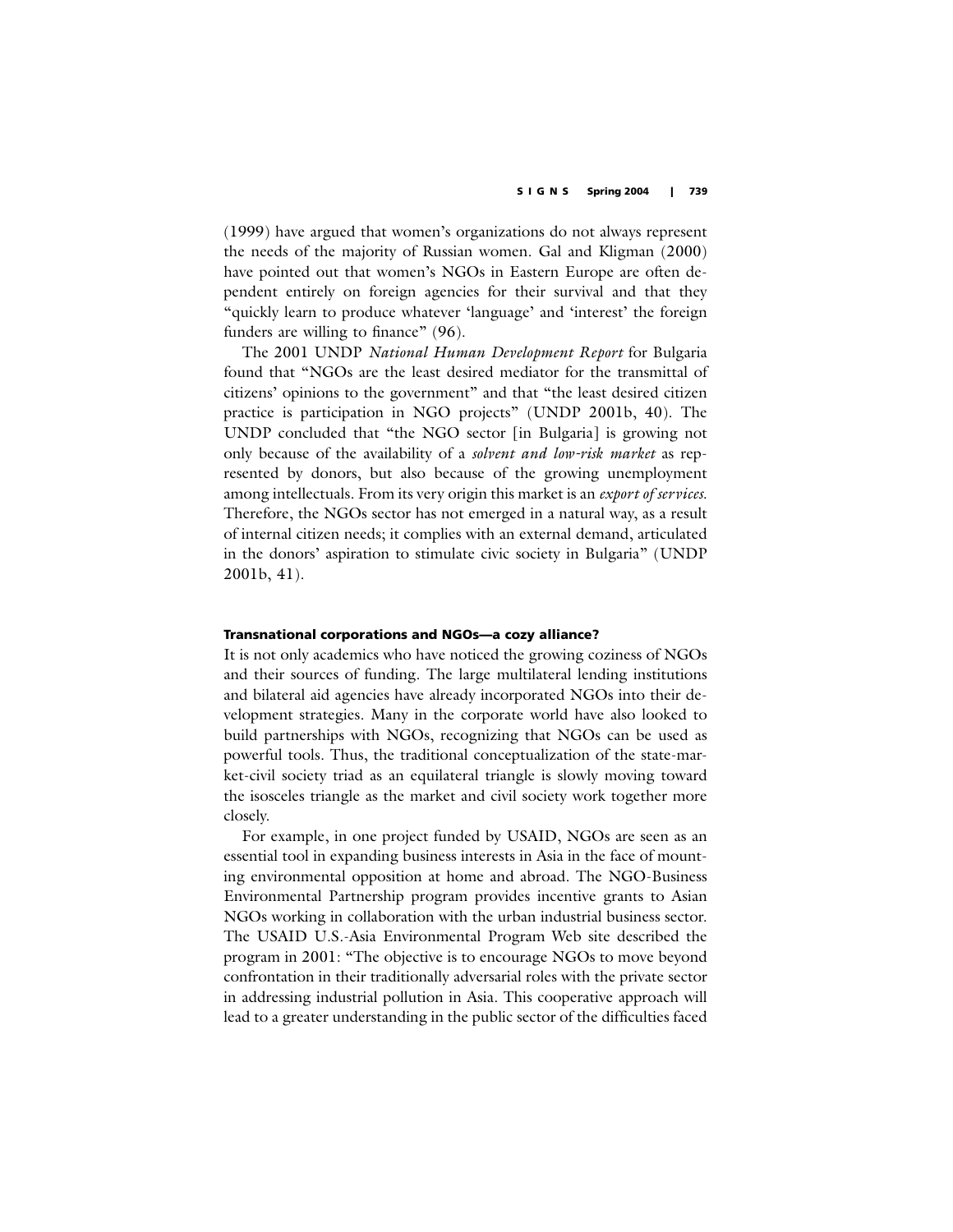by the industrial sector struggling to remain competitive in business while reducing pollution."<sup>20</sup>

Here is evidence of NGOs being encouraged to move beyond confrontation and work together with businesses. Funding for their operations is the primary incentive for the NGOs, which cooperate with business interests. For many of the middle-class employees of the NGOs, these funds provide their salaries, usually well above the average income of the country. In cases where existing NGOs cannot or will not be co-opted by external interests, funds are made available for the creation of new NGOs that meet the ideological specifications of the donors. The Asian Development Bank (ADB) increasingly sees "building NGO capacity" as one of its primary goals. An online ADB report (1998) states clearly that "it would be in the Bank's interest to provide necessary and appropriate institutional and capacity building support to the NGOs, particularly at the local and national levels."

The *Oil and Gas Journal* has also promoted the role of NGOs in supporting the global expansion of business. In an article for the journal, David Knott (1998, 27) argues that NGOs can be valuable allies. He cites a study that shows that NGOs have become more cooperative with international corporate interests; its authors write that "satisfactory cooperation between NGOs and corporations is essential if future global business is to be conducted along mutually acceptable lines. Are these the beginnings of a strange affair?"

Even in the popular press, NGO co-optation and manipulation by individual entrepreneurs has been used as shorthand for establishing the savvy business practices of rogue capitalists. In a June 2001 article on the

<sup>&</sup>lt;sup>20</sup> This quotation originally appeared on the Web site of the U.S.-Asia Environmental Partnership in 2000, referring to a project titled "The NGO-Business Environmental Partnership Program." This program was funded by USAID and administered by the Asia Foundation. By 2003, however, the language I have quoted disappeared from the Web site, and the project was renamed the "United States Asia Environmental Partnership (US-AEP) Environment and Civil Society Partnership Program"; see http://www.usaep.org/services/ ser\_grants\_ngo.html. Although the goals of the new project were essentially the same as the goals of the original, the language used to describe the partnership had been softened considerably. As the change in title suggests, the project went from being an NGO-business partnership program to an environment-civil-society partnership program, erasing the obvious presence of the "business" component. To my knowledge, the exact quotation I cite in this article no longer exists in electronic form or in publicly available hard copy. The Asia Foundation, however, did publish *A Guide to NGO-Business Partnerships* (2002), which uses very similar language as the original project. The guide also discusses "how the adversarial role [between NGOs and businesses] can be changed into a collaborative effort bringing about environmental improvement along with profits for businesses" (13).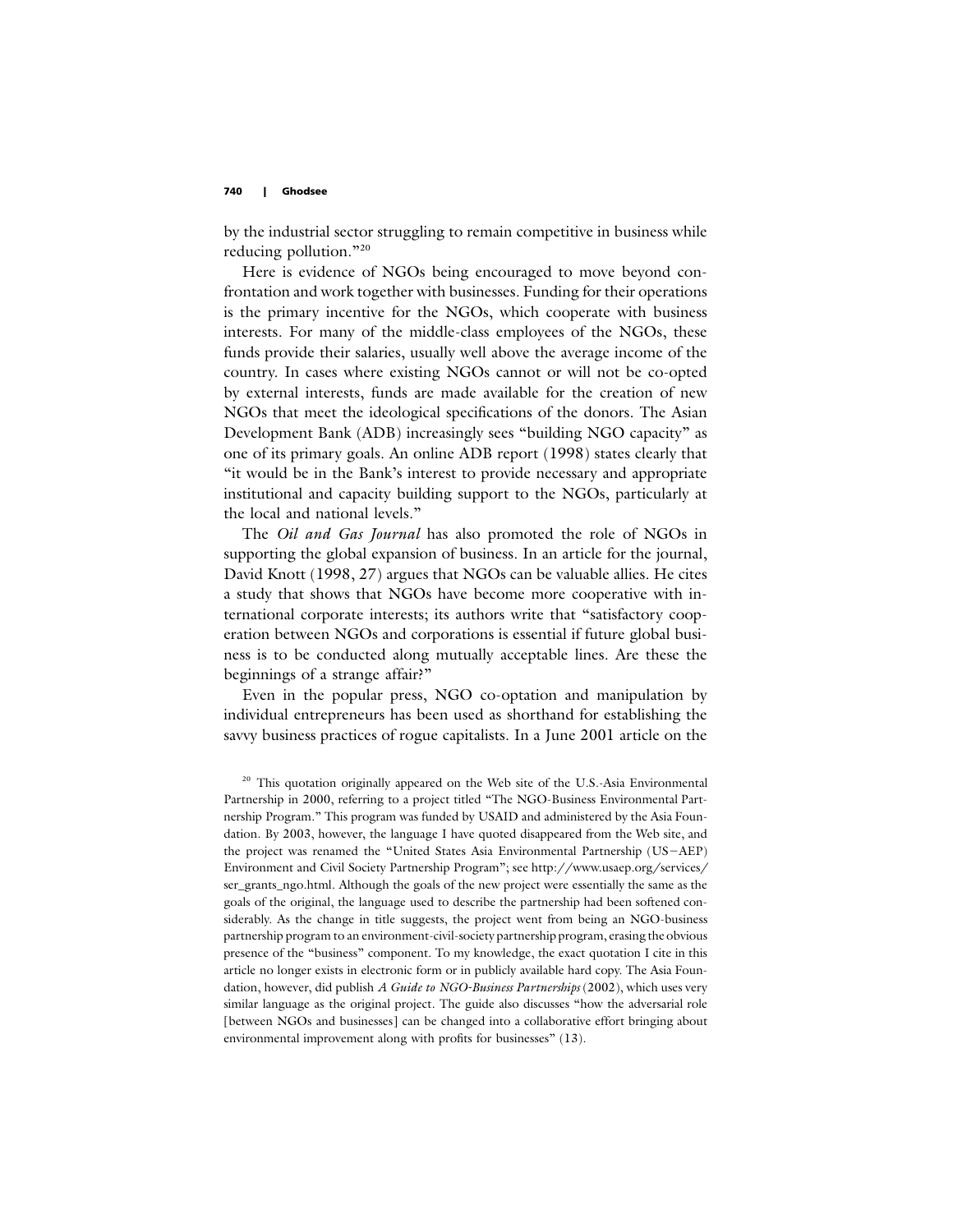Clinton pardon of Marc Rich, *Vanity Fair* (Orth 2001) detailed how Rich used an environmental NGO to close down a mine deep in the Amazon forest after he had lost a bid to purchase it.<sup>21</sup> This increasing attention in all circles to the emerging partnerships between those who represent the market and those who champion civil society has caused cynicism to spread to some of the most unlikely places. Although the conservative *Economist* magazine has asked in the past whether NGOs represent "a dangerous shift in power to unelected and unaccountable special interest groups" (1999, 20), it has more recently admitted that civil society often does the bidding of private, corporate interests. In a 2001 survey of globalization, the *Economist*'s Clive Crook writes: "It is dispiriting to watch as big companies work out how to maintain their influence nationally and extend it to the global arena, using 'civil society' and 'corporate social responsibility' as levers. Naturally, in light of the protesters' concerns, the multinationals are willing to sit down with governments and NGOs—they have lots of ideas for collecting extra subsidies, and piling punitive taxes and regulation on their less responsible competitors" (Crook 2001, 28).

The sarcastic tone here is telling. Not only have transnational corporations (TNCs) been able to co-opt local and international NGOs in their battle against the protectionist measures of individual states and increasing global concerns about pollution, sweatshop labor practices, and gross exploitation, they have also been able to use NGOs against other TNCs in their battles for increased market share. Although it is easy to see how environmental and human rights groups can be used to the advantage of corporate interests, the connection between women's NGOs and TNCs may be more opaque. But in this age of the ever-increasing deindustrialization of the developed world, third-world women are being drawn in growing numbers into the sweatshops and maquiladoras of the global capitalist system. Women not only manufacture clothes and athletic footwear—they are also the labor behind much of the technological hardware that supports the information revolution.

Ken Kursterer (1990) and Lydia Lim (1990) have argued that capitalist exploitation of women's labor in the third world will bring about the "imminent demise of patriarchy" (Kursterer 1990, 239). They claim that

<sup>&</sup>lt;sup>21</sup> Rich funded the environmental group, which then picketed and cut off all routes to and from the mine. The competitor, frustrated with the picketers, did not renew its contract, and Rich acquired the mine at half price. According to the source, Rich then cut off funding to the group, which ultimately had no choice but to cease its operations. This anecdote highlights the idea that environmentalists and protesters, like presidential pardons, always have a price.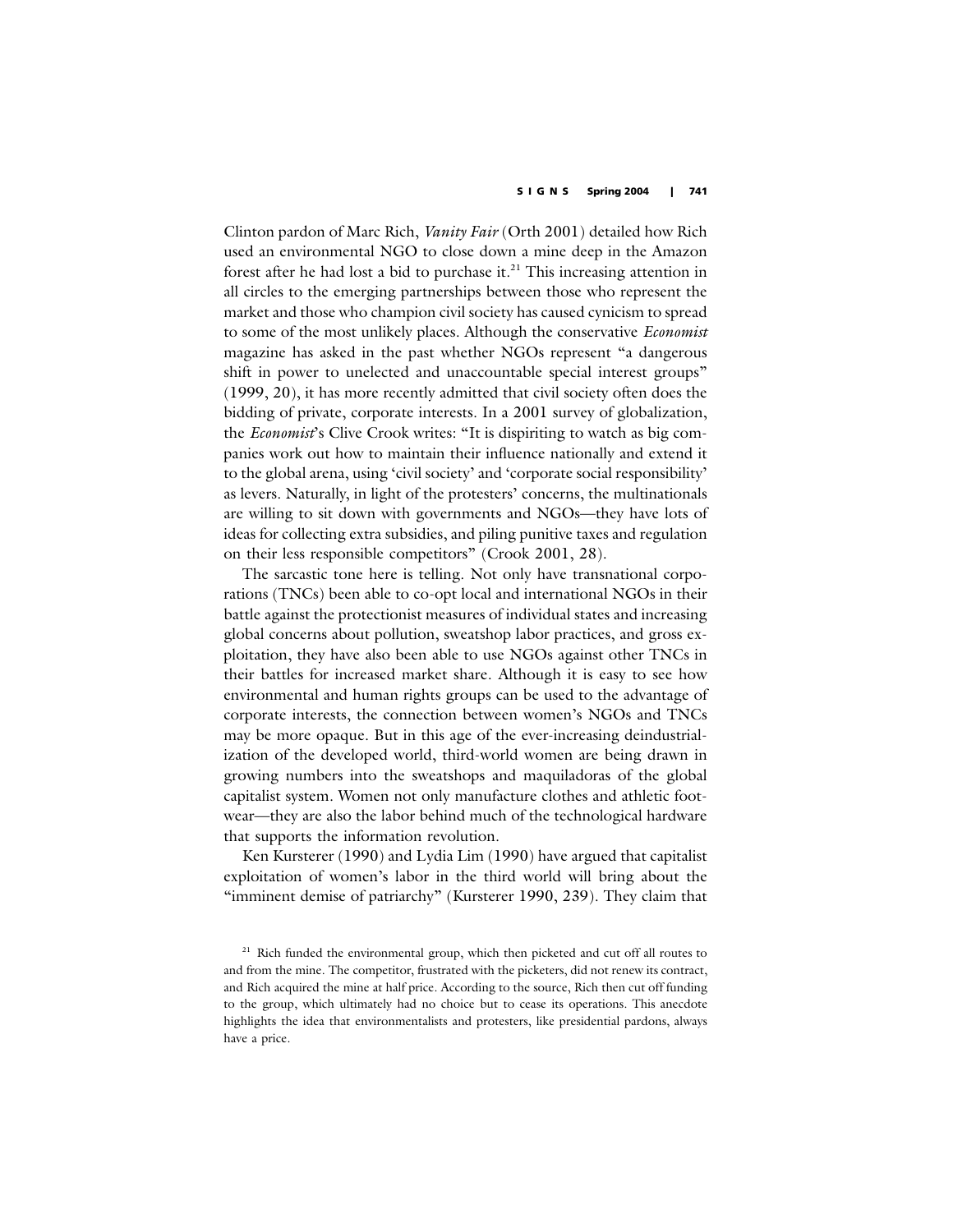drawing women into the global proletariat will strengthen the class consciousness of both male and female proletarians and allow them to recognize their common struggle against the capitalists both at home and abroad. Kursterer and Lim may be misguided in their Marxist optimism, but women's NGOs in Eastern Europe do, in some ways, directly undermine the possibility of a united proletariat by narrowly focusing on projects for women and discursively constructing women as somehow less suited to capitalism.

In former socialist countries, the fracturing of ideologies of class solidarity is even more important to TNCs than in the developing world. Marxist indoctrination is difficult to overcome, but it is well worth the costs to do so in transitioning countries with highly skilled labor forces available at bargain prices.<sup>22</sup> Where nonclass essentialist fissures in society do not exist or have been altered or discursively "erased" by previous economic systems (i.e., communism), they may be recreated through new national and international discourses about the vulnerability of certain subpopulations and through the establishment and funding of civic organizations advocating for their rights.

### **Women's NGOs in Bulgaria and Eastern Europe**

If NGOs are perpetuating the discourses created by international agencies and foreign states in regard to women's issues, then it could be assumed that the ultimate beneficiaries of these truths may also lie outside the boundaries of the nation-state. The shift from a class-based analysis of oppression to a gender-based analysis of oppression, as created and perpetuated by NGOs in Bulgaria, may work in the interests of transnational capital looking to take root in the Bulgarian economy. Thus, more than being the representatives of a civil society, the NGOs may be the unsuspecting allies of transnational corporations and international organizations in promoting what Mark Robinson (1993) has called the "New Policy Agenda." This set of ideologies revolves around neoliberal economics and liberal democratic theory and supports the expansion of Western capital into the region (Moran 1998, 239).

Women's NGOs may actually weaken grassroots opposition to neoliberalism and the dismantling of the social welfare state in Bulgaria in two key ways. First, they place the blame for the drastic reduction in living

<sup>&</sup>lt;sup>22</sup> In Bulgaria, for instance, the average salary in 2000 was about US\$200 a month. The highest skilled workers employed by the international organizations or foreign companies were paid a very generous US\$900 a month or about US\$10,800 a year.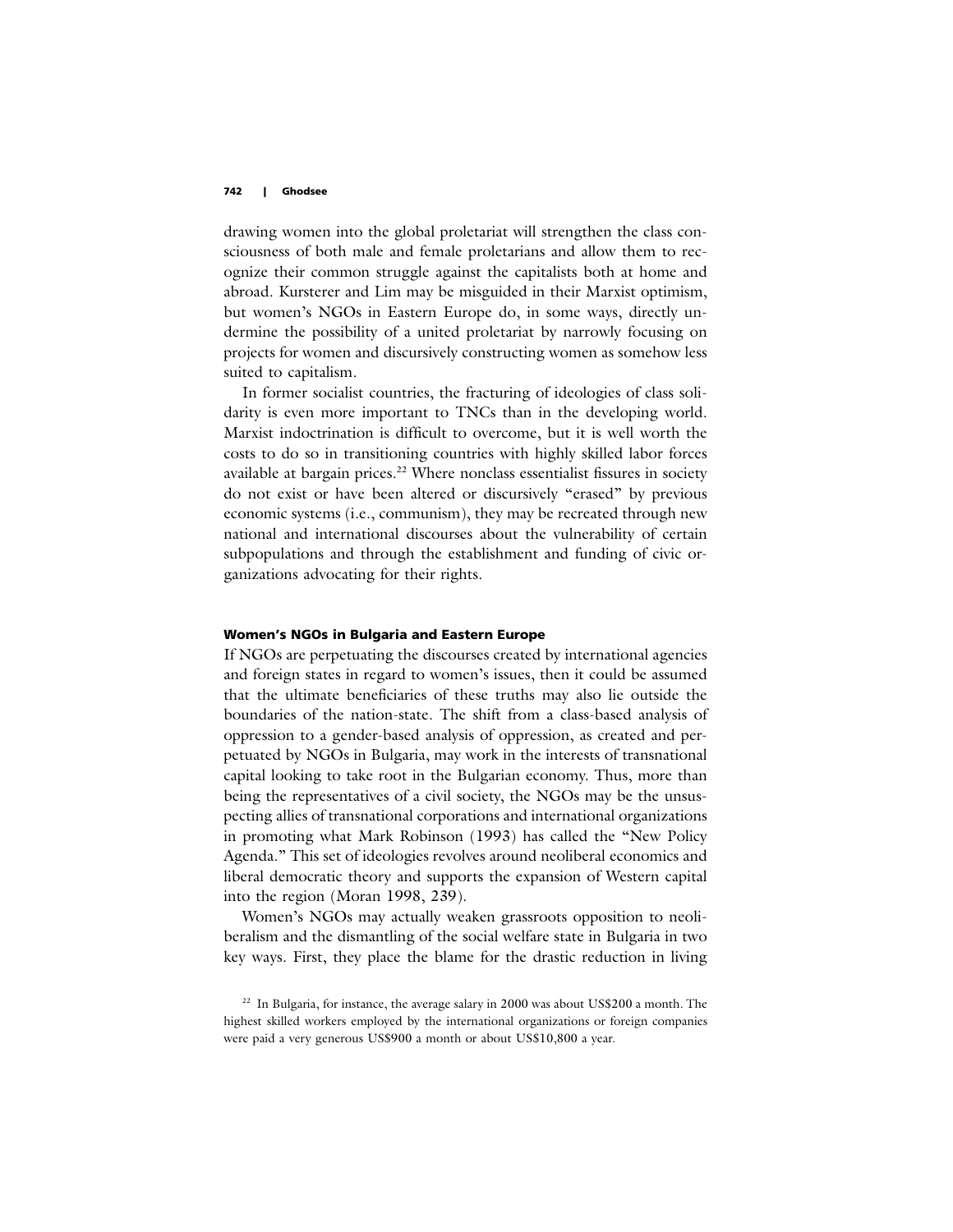standards for women squarely on the shoulders of traditional Bulgarian patriarchy. They deflect attention away from the structural adjustment policies of the World Bank and the stabilization programs of the International Monetary Fund (IMF), which are primarily responsible for the disappearance of the social safety net that once supported women and their families. Second, NGOs in Bulgaria co-opt educated middle-class women who may otherwise have been able to organize a solid class-based opposition to secure women's rights in the post-1989 period.

Many women's NGOs are implicated in what James Ferguson (1990) has called the "anti-politics machine." Along with international organizations, these NGOs focus on the technical fixes of social problems and not on the structural conditions in society that create those problems in the first place. Although there are many different kinds of NGOs in the CEE region and it is difficult to make generalizations, there is a tendency for Eastern European NGOs and their donors to concentrate on issues that are independent of politics; they avoid tackling larger issues of economic injustice and inequality in society (Pearce 1993; Clarke 1996; Quigley 2000). Many NGOs tend to emphasize individual projects, which address specific goals narrowly defined by the project's funders. Community-based self-help projects are encouraged over national mobilizations. And NGOs find it difficult to support social movements that challenge the status quo or that implicate class differences in the ever-widening gap in living standards between the haves and have-nots in society (Petras and Veltmeyer 2001).

Petras (1999, 435) is especially scathing in his critique of women's NGOs. He attacks the emergence of identity politics, which erase the class differences between the "Chilean or Indian feminist living in a plush suburb drawing a salary 15–20 times that of her domestic servant who works 6 1/2 days a week." By focusing exclusively on patriarchy at the microsociological level, women's NGOs and the middle-class women who often run them may not only be complicit in the exploitation of women in their own country, they may also indirectly benefit from it. These middle-class women make careers out of their civil-society–building activities by emphasizing the problems women in their country face in order to secure the grants to fix them. This is not to say that there are not real challenges that concern only women nor that there is not gender-based discrimination all over the world. The point is that in Bulgaria:

- 1. Women outlive men.
- 2. Infant mortality for boys is higher than for girls.
- 3. Women have higher levels of education at almost all levels.
- 4. Women have the right to own property and assets in their own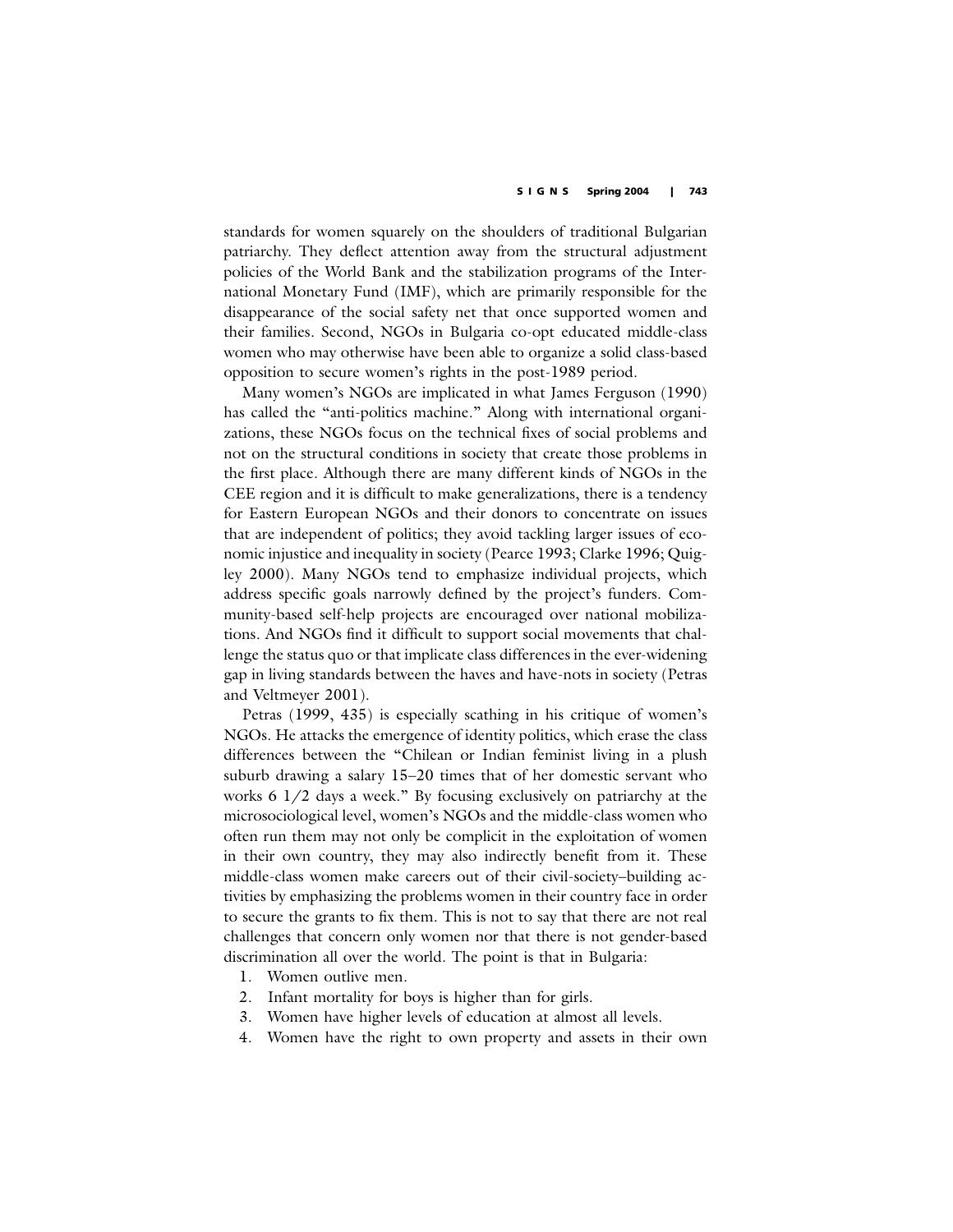name (which they can keep in case of divorce).

- 5. Women still enjoy longer paid maternity leaves than in most Western nations in spite of recent IMF-supported cuts.
- 6. In 2002, there were more female members of parliament than anywhere else in Central and Eastern Europe, and more than in many countries in Western Europe as well.
- 7. Bulgaria has had a female foreign minister, a female deputy prime minister, and even, briefly, a female prime minister.
- 8. Since 2001, men, not women, have made up the majority of the registered unemployed.<sup>23</sup>

Despite all this, Bulgarian women's NGOs incessantly focus on such stock phrases as the "feminization of poverty" in order to attract external donor funding.

One instance of the emergence of the new gender discourse and its foreignness in the Bulgarian context is the fact that the word *gender* in English has no direct translation into Bulgarian, where it is the same word used for *sex* (as in male or female). Bulgarian feminists simply adopted the English word *gender* with a slight alteration in its pronunciation. As *gender* is a recently imported word, therefore, most Bulgarian women do not even know what it means. Many of the NGOs, however, make sure to include the word *gender* in their names (e.g., Gender Project for Bulgaria, Bulgarian Gender Research Foundation), despite the fact that they are supposed to be representing Bulgarian women.

An even better indicator of how biased many of the women's NGOs are in favor of their Western donors are the publications they produce and disseminate in Bulgaria. In one women's magazine funded by the Netherlands Organization for International Development Cooperation (NOVIB), the editorial content was overwhelmingly about women's antagonistic relationships with men in society. The articles revolve around issues of domestic violence, prostitution, trafficking in women, infidelity, sexual performance, alcoholism, divorce, single motherhood, and child support. Most of the articles focus on the struggle between men and women—the ways in which men lie, cheat, and exploit women for their own gain. Furthermore, although there was a Bulgarian version up until 1999, now the magazine is only published in English due to lack of

<sup>23</sup> For comprehensive statistics on women in Bulgaria see the UDNP *National Human Development Report* (UNDP 2001b).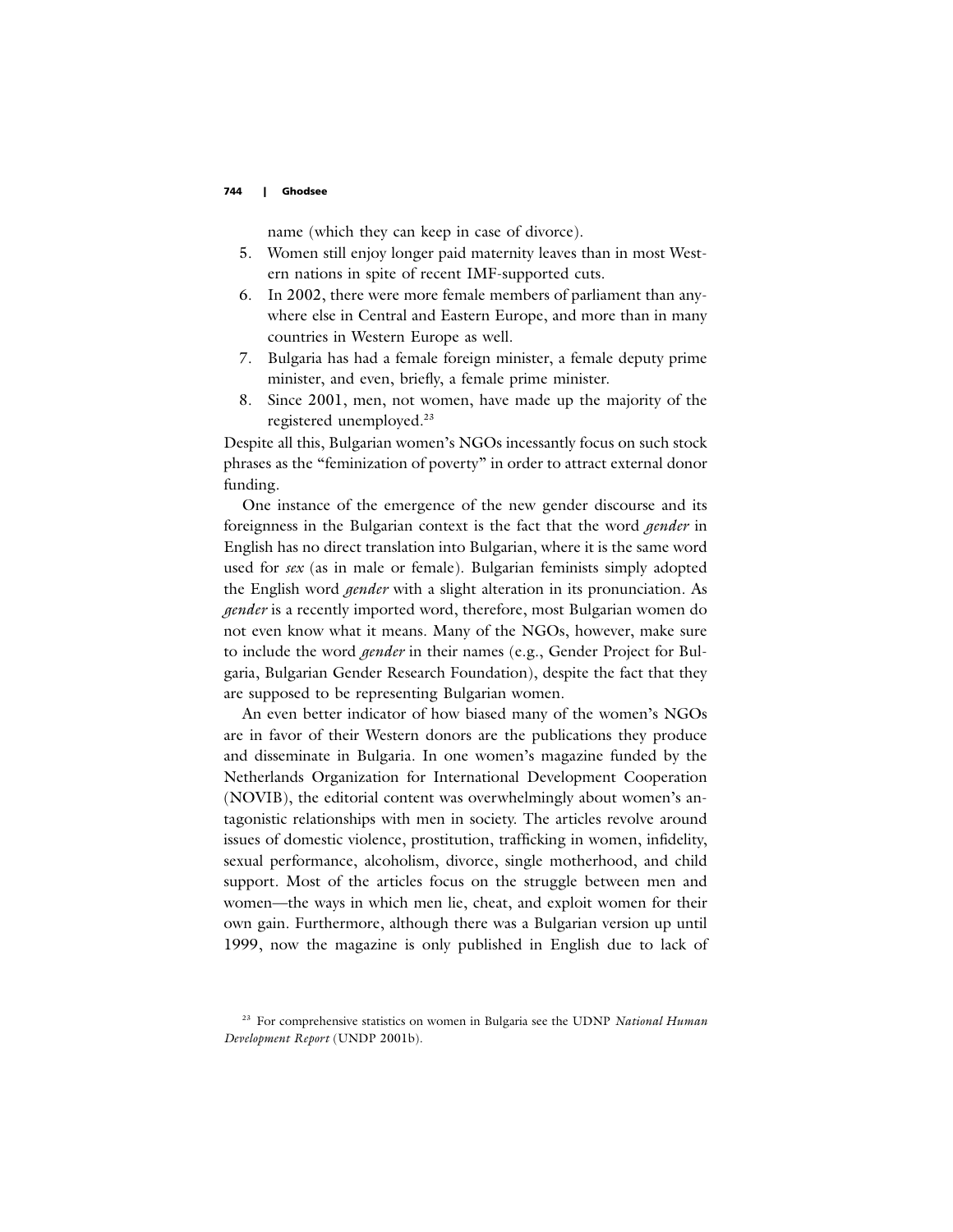funding and therefore is linguistically inaccessible to the vast majority of Bulgarian women.<sup>24</sup>

Another debate in Bulgaria that provides further insights surrounded the issue of child support after divorce. During communism the state automatically deducted child support from the father's wages and transferred it to the mother for care of the child. The shrinking of the public sector and the relocation of many men into private-sector employment has undermined the efficacy of this system. The courts are considered inefficient and corrupt; few women have faith in the legal system. As a result, many women no longer receive support from their husbands. Since 1997, the Bulgarian government and the multilateral lending institutions have vigorously promoted the independence of the market from state interference. Consequently, the government failed to pass new legislation regarding how women should collect their support. There are a handful of women's organizations such as the Bulgarian Association for University Women that are lobbying to reintroduce the state into child support collection. But most women's organizations absolve the state of its responsibility and instead point the accusative finger at the errant fathers, despite the fact that the system worked very well during communism. In many cases, NGOs' desire to help women is thus constrained by their necessary complicity with the neoliberal tendencies of their donors.

In addition, NGO projects that promote women's political participation are deeply informed by cultural feminism. In the postsocialist era, nationalists often view capitalism as masculine and aggressive (Gapova 2002), whereas communism is now reimagined by many as a political system that favored women (Verdery 1996). Communism unnaturally displaced men's inherent competitive instincts and created a society where the state was responsible for everyone's needs. Socialism was thus more beneficial to women because women are constructed as more naturally preferring to be taken care of than men (Verdery 1996). Cultural feminism fuels these kinds of biological arguments from the women's perspective. Women are constructed as being more inclined to crave the stability of

<sup>24</sup> *Zharava* was the Bulgarian version of the publication. The English-language magazine *Fair Play* has been resurrected with new funding. It now serves as the "Gender and Development Magazine" of the KARAT Coalition, a consortium of women's NGOs from across Central and Eastern Europe. To be fair, the new magazine is far more critical of globalization and capitalism than its earlier incarnation, but because it is only published in English it is inaccessible to most women in the countries of the KARAT Coalition. Interestingly, the magazine would be able to reach a much broader constituency of women if it were also published in Russian, but this is unlikely to happen for obvious political reasons (author's personal communication with Regina Indshewa in 1998, 1999, and 2000).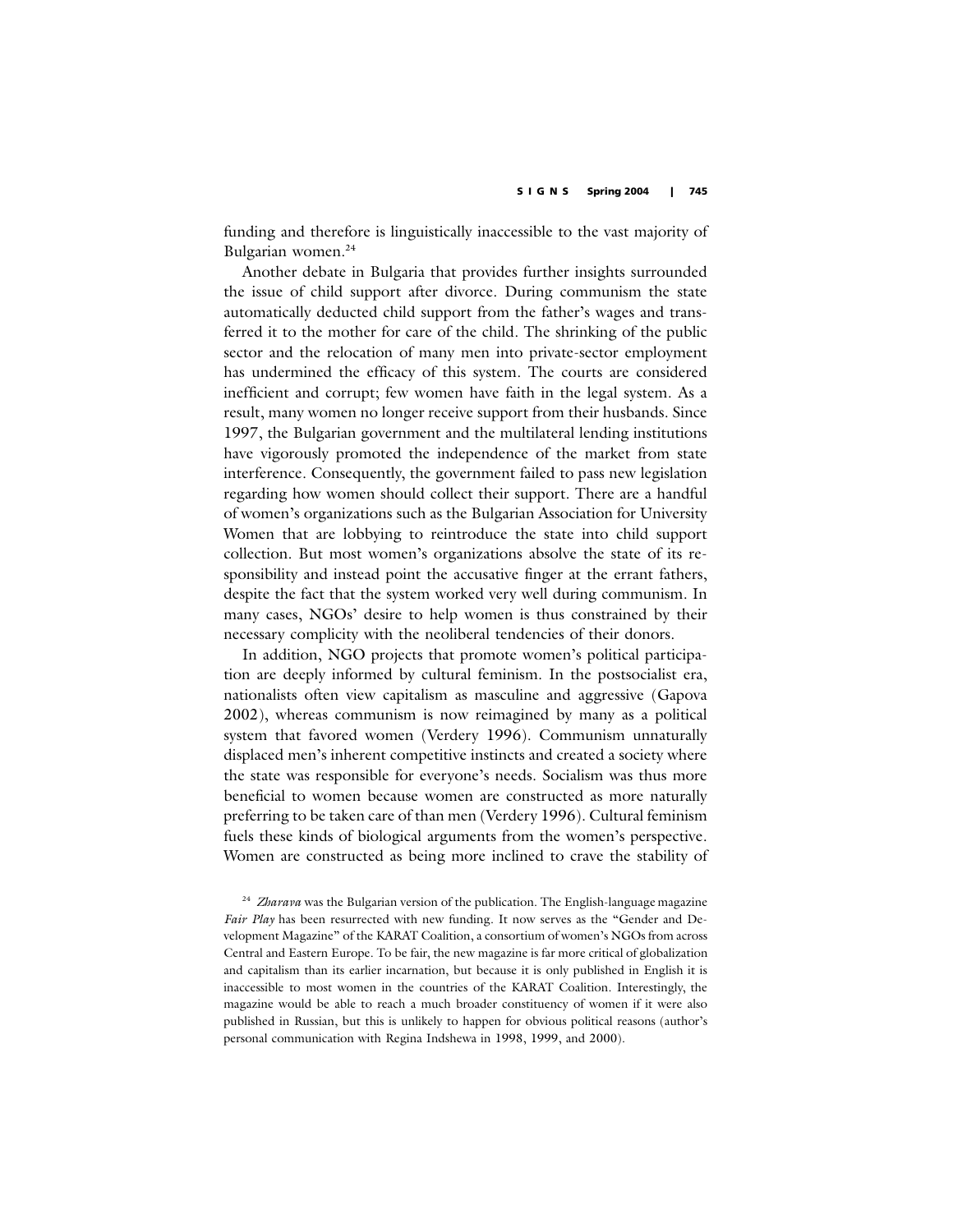public-sector employment—they are more risk averse than men. As a result, women are supposedly less inclined to start businesses in the private sector and are more likely to be hurt by the shrinking of the public sector. Women's higher unemployment rates throughout the 1990s were blamed on women's "natural" aversions to work in the private sector and not on the structural lack of private-sector jobs available. Even now that men make up the majority of the registered unemployed in Bulgaria, women are still being perceived as the more economically vulnerable sex by international donors and NGOs.

Similarly, women are imagined as being more morally inclined and less attracted to power and politics—"kinder and gentler" than their male companions (Einhorn 1993; Holmes 1997; Jaquette and Wolchik 1998). Thus, the lack of women's political participation is a result of their intrinsic aversion to the dirty and corrupt realm of Eastern European politics in general. Interestingly, however, Jalušić and Antić (2000, 10) found that women in five postsocialist countries were more likely to be represented in centrist and leftist parties (i.e., Green, liberal, socialist, and communist) than they are in "right-wing parties (people's parties, Christian parties and parties of free enterprise, etc)." Thus, cultural feminist explanations of women's lack of political participation and the projects they propose to encourage women to run for office may be based on a fundamental misunderstanding of the problem. Women in postsocialist countries may not have a natural aversion to elected office per se, but they may have real political reasons for avoiding nationalist parties and parties that support a neoliberal economic agenda.

This creates an interesting dilemma for the international organizations that fund projects to increase women's political participation. If women are more likely to be on the political center or left, initiatives sponsored by the World Bank or the European Union to increase both the number of women candidates and the number of women at the polls could result in the election of an anti–World Bank or anti–EU government (i.e., a socialist or neocommunist government).

In Bulgaria, as elsewhere in Central and Eastern Europe, many NGOs also promote microcredit schemes for women or support women's entrepreneurship. Microcredit schemes extend small amounts of capital to groups of disadvantaged women. These women can use the money to either meet immediate basic needs or invest in some small income-generating project that will allow them to pay the money back after having made a profit. These profits are then used to pay for meeting basic needs or saved and put to use productively in some further income-generating scheme. Support for women's entrepreneurship picks up where micro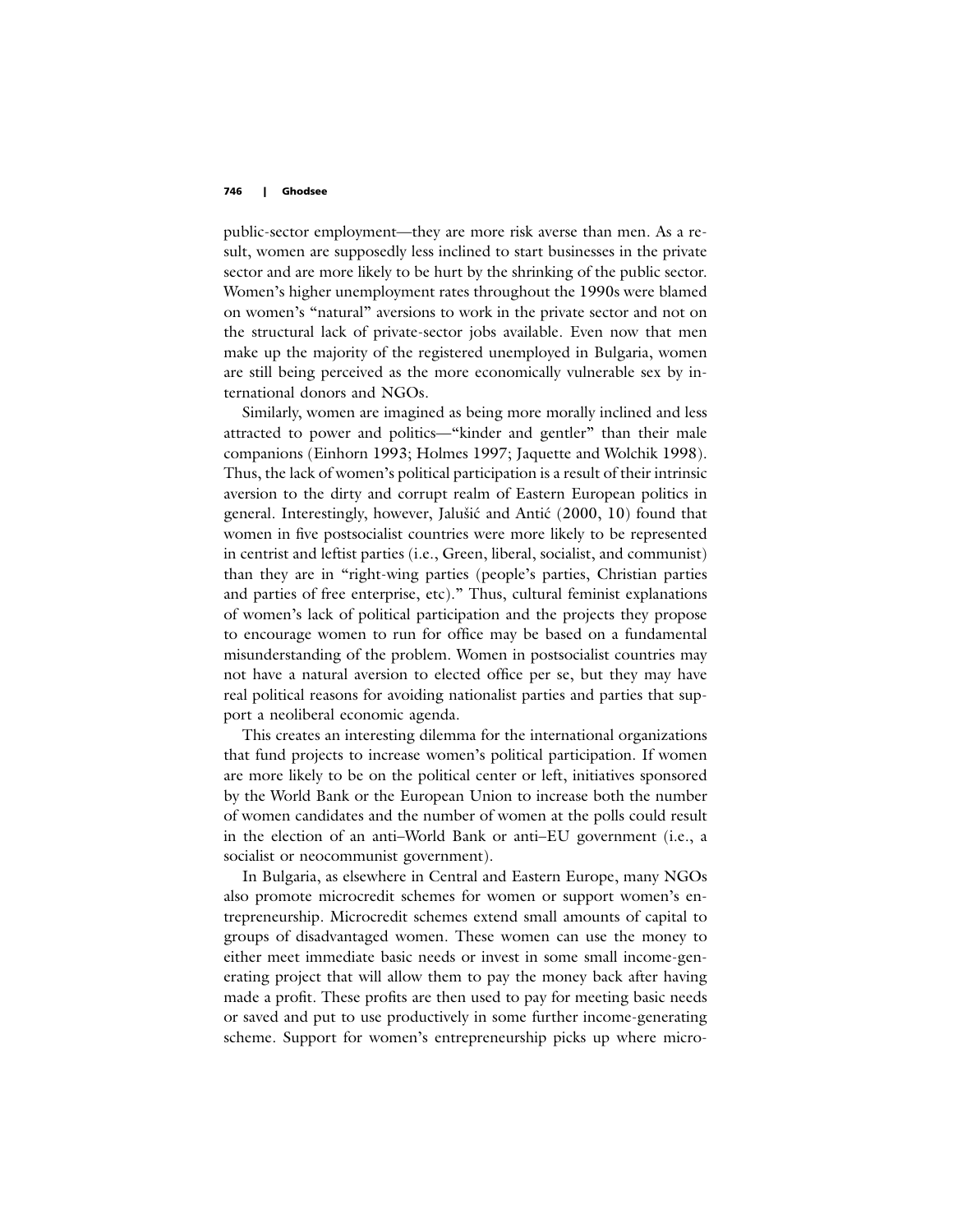credit schemes leave off. Once women have enough capital to move beyond meeting basic needs, they are given the training and encouragement to start their own businesses. The hope is that these businesses will be sustainable and will realize a continuous stream of profits that will allow the woman to meet her basic needs, reinvest in her business, and eventually be able to consume nonessential goods and luxury items. In other words, these kinds of projects help women become good entrepreneurs (i.e., capitalists) so that they can support themselves and ultimately get ahead (i.e., become consumers).

The problem with this model in Bulgaria is multifaceted. Microcredit schemes and microentrepreneurship promotion by NGOs assume that Bulgarian women are willing to borrow or work to pay for basic needs that were once provided by the socialist state. Under socialism these needs once existed as the basic rights and entitlements of the communist citizen. Indeed, one of the most lauded achievements of the communist countries was the high level of human development that they achieved. This was particularly true for women. In Bulgaria, women greatly benefited from generous maternity leaves, free education, free health care, free or subsidized child care, communal kitchens and canteens, communal laundries, subsidized food and transport, subsidized holidays on the Black Sea, and so forth.

In the postsocialist period, these rights and entitlements have all but disappeared. The collapse of communism in Bulgaria has relegated these rights to the status of needs for the first time in many women's lives. It should be no surprise that microcredit and women's entrepreneurship projects may not be welcome or useful in Bulgaria, where many women have not fundamentally accepted that it is their responsibility to meet these basic needs in the first place. Women in Bulgaria might have incentives to work for consumer items or to save money to travel abroad, but many may be resistant to the idea of taking loans to start businesses to make money to pay for the very same things they once had without cost. Instead of self-help, Bulgarian women may prefer to seek political solutions, which may explain their political affiliations with leftist parties.

Microcredit and entrepreneurship programs can help women through the transition to capitalism by increasing their access to economic capital. At the same time, however, they legitimate a system that forces women to bear the responsibility of caring for their families either by finding ways to pay for health care, child care, elder care, education, and so on or by providing these services themselves for free (because it is in their "natural" capabilities to do so). This then allows the state (at the request of international financial institutions) to make deeper cuts into social spending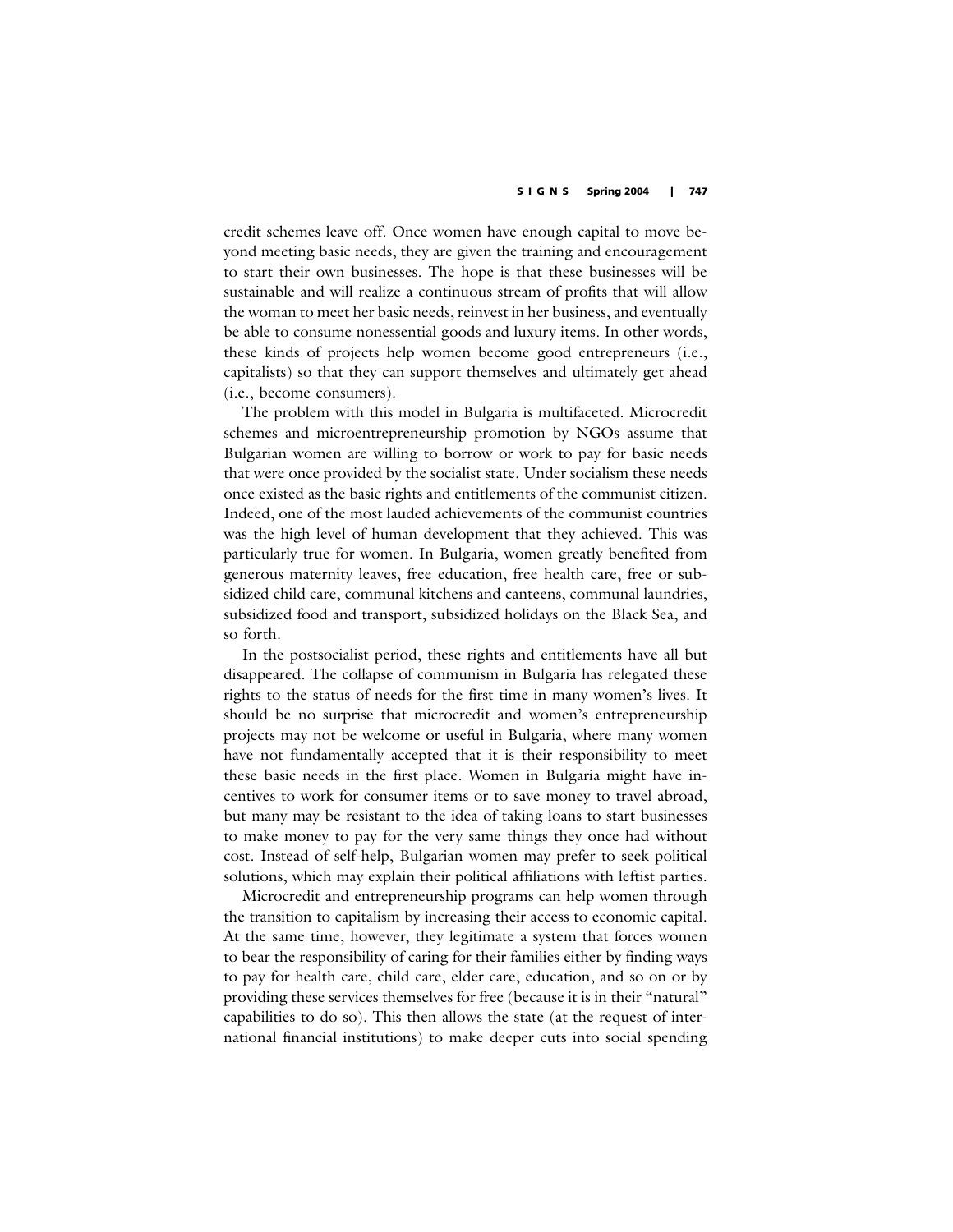(in the interests of macroeconomic stability) and exempts foreign investors and transnational corporations from providing the social services and employee benefits that were once an essential part of the socialist labor contract (in the interests of creating a business-friendly climate).

Finally, NGOs divert women from social movements and co-opt their potential leaders. Participation in NGOs that are entirely dependent on foreign funding breeds both cynicism and opportunism in the few committed women leaders who genuinely believe that free markets and liberal democracy are more desirable alternatives to communism. In informal conversations, Bulgarian women activists complained to me that capitalist civil society was really not too different from its communist counterpart. Being forced to digest the rhetoric of international organizations and propose only those projects that support American or European interests was really no different than being forced to regurgitate the Marxist propaganda once required under the old regime. Women's rights and women's issues were once again used as tools to support the dominant political and economic system.

### **Conclusion**

Eastern European women have yet to embrace Western feminism despite more than a decade's worth of feminist activities in the region. Furthermore, there is a growing body of evidence that the economic transition did not negatively affect all women in the postsocialist world. It is possible that the success or failure of women in the post-1989 period may have less to do with their gender per se and more to do with the social class to which they belong. These findings contradict many studies that claim that women have been the net losers of economic transformation throughout Central and Eastern Europe. I suggest that these studies are based on a hegemonic, Western, cultural-feminist conception of gender as an essentialist category of difference. This view of gender fails to recognize the complexity of the postsocialist context and the importance of understanding emerging class distinctions in societies still very much in touch with Marxist-Leninist ideals of social justice.

The collapse of communism and the challenge of rebuilding these societies should force us to problematize the concept of gender outside of the capitalist context and resist the temptation to build a feminism-bydesign. Western feminists must ask if gender on its own really matters as a discreet category of analysis in postsocialist Eastern Europe. Or is gender produced in different ways depending on the capitalist or socialist context, despite the fact that sex differences are always presumed, naturalized, and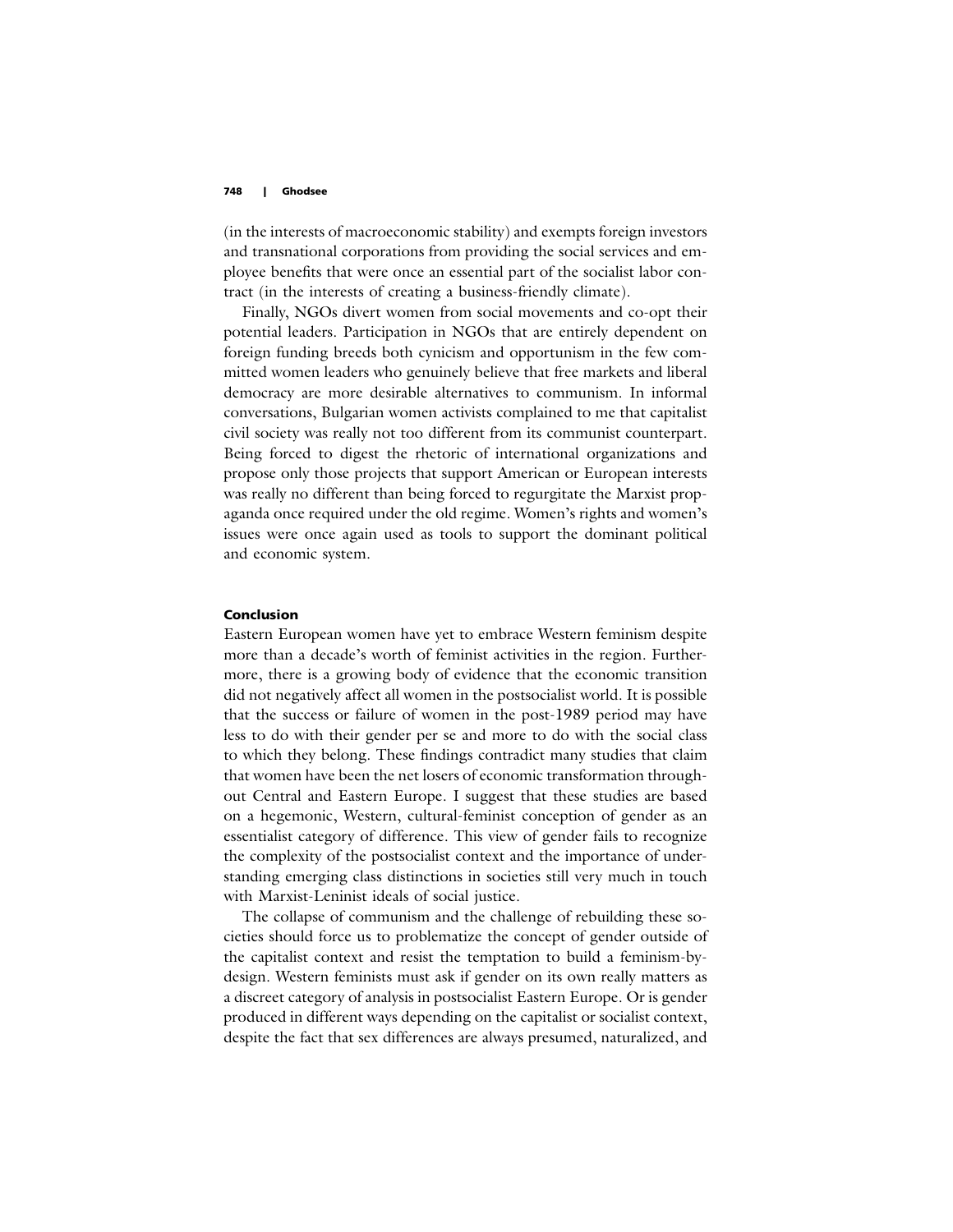perpetuated in both systems? The period of economic transition provides the perfect opportunity to study how the competing gender ideologies of socialism and capitalism come into conflict and how they are subsequently produced in opposition to each other. Furthermore, I argue that the importation and propagation of Western cultural feminism coincided with larger political tendencies that aim to undermine any possibility of a resurgent, local, class-based analysis in the face of declining living standards, soaring crime rates, and socioeconomic polarization across the region.

The feminism-by-design model as it is currently embodied in both international and local women's NGOs serves to erase important class distinctions. These class distinctions complicate an essentialist idea of "woman"—and these organizations do more to assist Western capitalist expansion in the region than they do to help improve women's lives. I suggest that the postsocialist context requires new methods of study, new theories for understanding, and new strategies for activism—not just the same old feminist templates recycled from the developed and developing worlds.

*Women's Studies Bowdoin College*

### **References**

- Alavi, Hanza, and Teodor Shanin. 1982. *Introduction to the Sociology of "Developing Societies."* London: Macmillan.
- Anzaldúa, Gloria, and Cherríe Moraga, eds. 1983. This Bridge Called My Back: *Writings by Radical Women of Color*. New York: Kitchen Table, Women of Color Press.
- The Asia Foundation. 2002. *A Guide to NGO-Business Partnerships*. San Francisco: The Asia Foundation.
- Asian Development Bank (ADB). 1998. "Cooperation between ADB and NGOs: Policy Papers." Asian Development Bank, Manila. Available online at http:// www.adb.org/Documents/Policies/Cooperation\_with\_NGOs. Last accessed October 26, 2001.
- Aslanbeigui, Nahid, Steve Pressman, and Gale Summerfield. 1994. *Women in the Age of Economic Transformation: Gender Impact of Reforms in Post-socialist and Developing Countries*. New York: Routledge.
- Buckley, Mary, ed. 1997. *Post-Soviet Women: From the Baltic to Central Asia*. Cambridge: Cambridge University Press.
- Bulbeck, Chilla. 1998. *Re-orienting Western Feminisms: Women's Diversity in a Postcolonial World*. Cambridge: Cambridge University Press.
- Clarke, Gerard. 1996. "Non-governmental Organizations (NGOs) and Politics in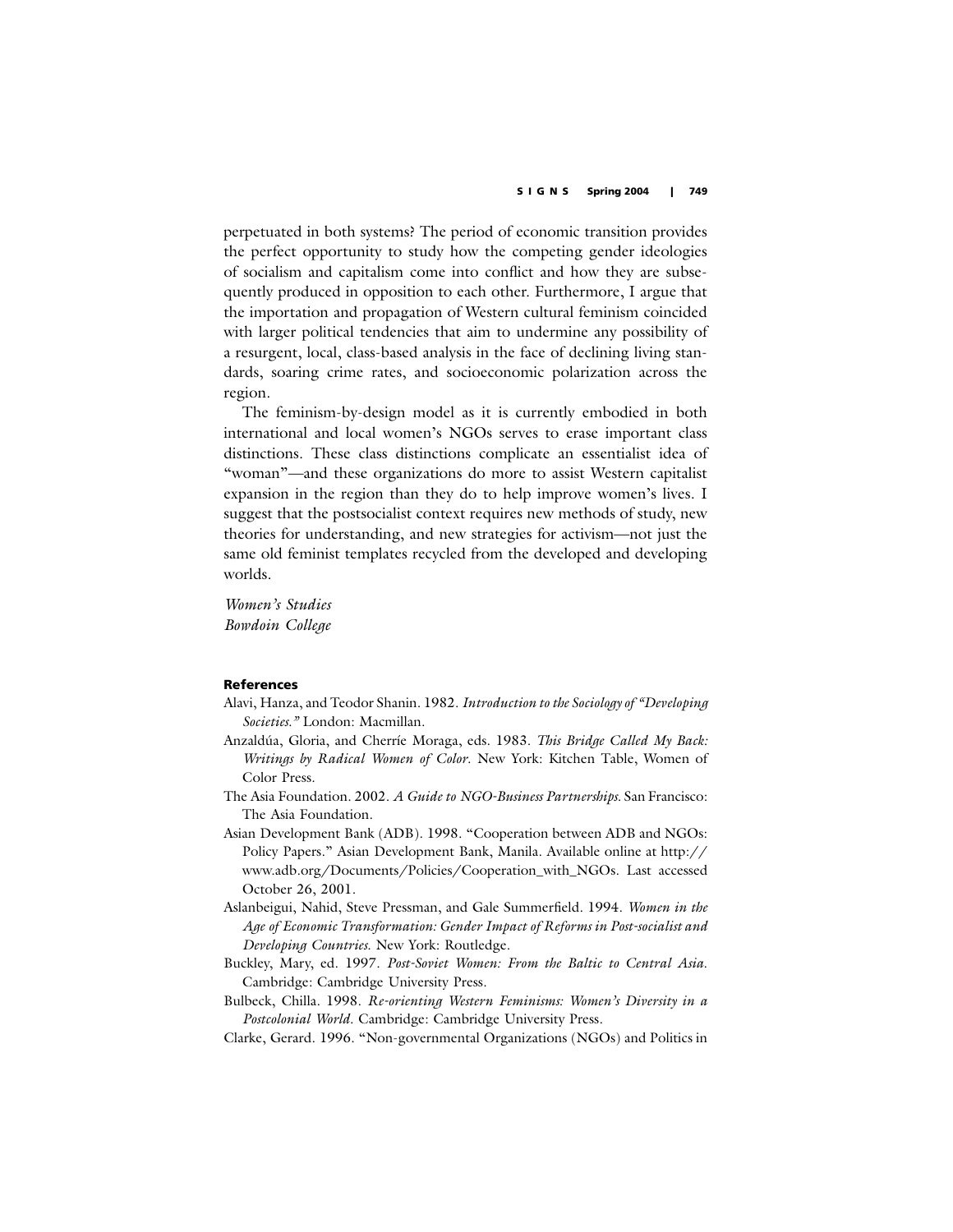the Developing World." Papers on International Development no. 20. Center for Development Studies, Swansea.

- Corrin, Chris. 1992. *Superwomen and the Double Burden: Women's Experience of Change in Central and Eastern Europe and the Former Soviet Union*. Toronto: Second Story Press.
- Crook, Clive. 2001. "Globalisation and Its Critics: A Survey of Globalisation." *Economist*, September 29, special section.
- Daskalova, Krassimira. 2000. "Women's Problems, Women's Discourses in Bulgaria." In *Reproducing Gender: Politics, Publics, and Everyday Life after Socialism,* ed. Susan Gal and Gail Kligman, 337–69. Princeton, N.J.: Princeton University Press,
- *Economist*. 1999. "Citizen's Groups: The Non-governmental Order—Will NGOs Democratise, or Merely Disrupt, Global Governance?" *Economist*, December 11, 20–21.
- Edwards, Michael, and David Hulme. 1996. *Beyond the Magic Bullet: NGO Performance and Accountability in the Post–Cold War World*. West Hartford, Conn.: Kumarian.
- ———. 1997. *NGOs, States and Donors: Too Close for Comfort?* New York: St. Martin's.
- Einhorn, Barbara. 1993. *Cinderella Goes to Market: Citizenship, Gender, and Women's Movements in East Central Europe*. London: Verso.
- Engels, Frederich. 1978. "The Origin of Family, Private Property and the State." In *The Marx-Engels Reader*, ed. Robert C. Tucker, 734–59. New York: Norton.
- Eyal, Gil, Iva´n Szele´nyi, and Eleanor Townsley. 1999. *Making Capitalism without Capitalists: The New Ruling Elites in Eastern Europe*. London: Verso.
- Ferguson, James. 1990. *The Anti-politics Machine: "Development," Depoliticization, and Bureaucratic Power in Lesotho*. Cambridge: Cambridge University Press.
- Fisher, Julie. 1998. *Nongovernments: NGOs and the Political Development of the Third World*. West Hartford, Conn.: Kumarian.
- Fisher, William. 1997. "Doing Good? The Politics and Antipolitics of NGO Practices." *Annual Review of Anthropology* 26 (October): 439–64.
- Fodor, Éva. 1997. "Gender in Transition: Unemployment in Hungary, Poland and Slovakia." *East European Politics and Societies* 11(3):470–500.
- Foucault, Michel. 1980. *Power/Knowledge: Selected Interviews and Other Writings, 1972–1977*. New York: Pantheon.
- Funk, Nanette. 1993. "Feminism East and West." In Funk and Mueller 1993, 318–30.
- Funk, Nanette, and Magda Mueller, eds. 1993. *Gender Politics and Post-communism: Reflections from Eastern Europe and the Former Soviet Union*. New York: Routledge.
- Gal, Susan, and Gail Kligman. 2000. *The Politics of Gender after Socialism: A Comparative-Historical Essay*. Princeton, N.J.: Princeton University Press.
- Gapova, Elena. 2002. "Nation, Gender and Class Formation in Belarus . . . and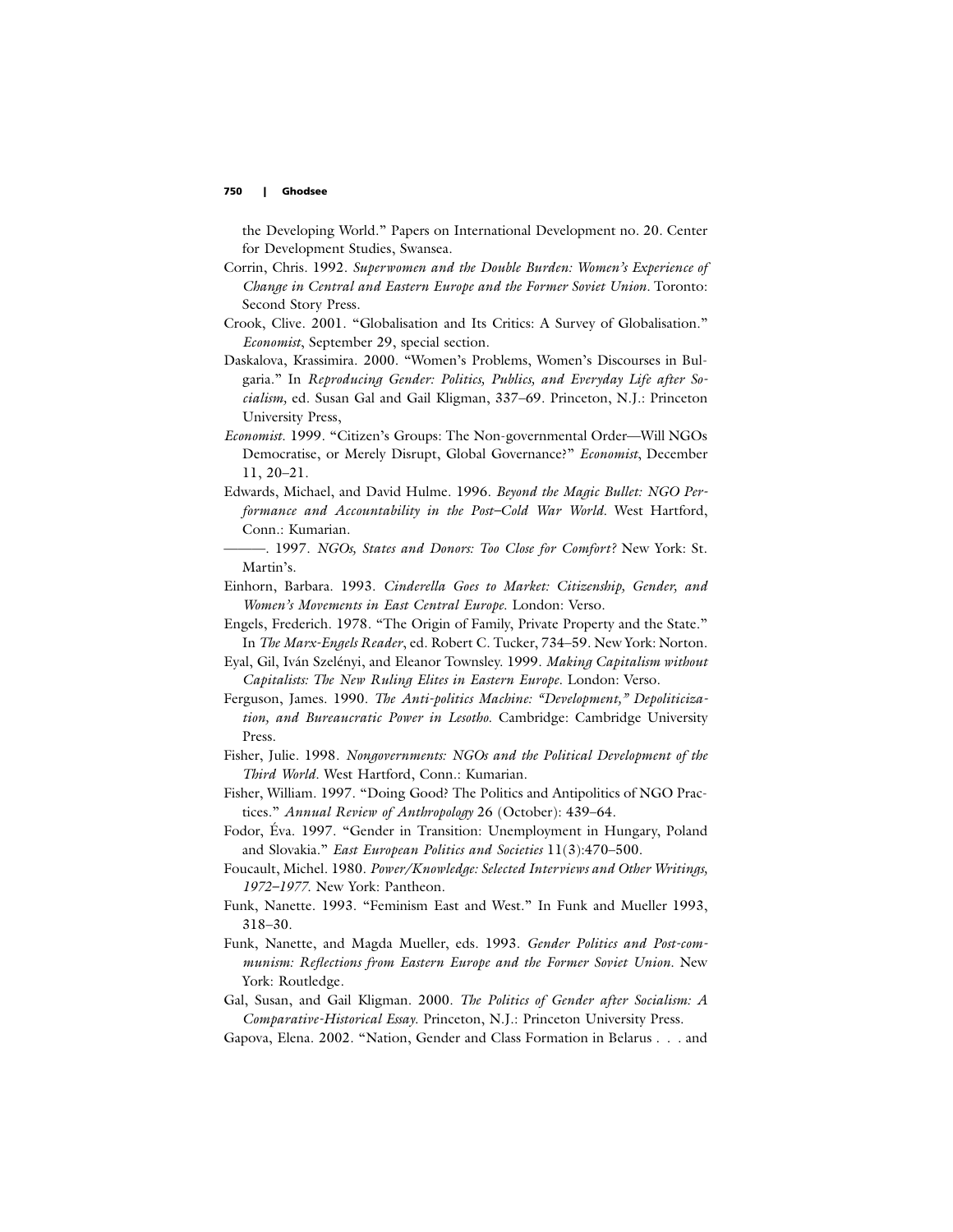Elsewhere in the Post-Soviet World." Paper presented at the Annual Soyuz Symposium in Ann Arbor, Michigan, February 22.

- Ghodsee, Kristen. 2003. "State Support in the Market: Women and Tourism Employment in Post-Socialist Bulgaria." *International Journal of Politics, Culture and Society* 16(3):465–82.
- Giddings, Lisa. 2000. "Does the Shift to Markets Impose Greater Hardship on Women and Minorities? Three Essays on Gender and Ethnicity in Bulgarian Labor Markets." Ph.D. dissertation, American University.
- Holmes, Leslie. 1997. *Post-communism: An Introduction.* Durham, N.C.: Duke University Press.
- Holmgren, Beth. 1995. "Bug Inspectors and Beauty Queens: The Problems of Translating Feminism into Russian." In *Postcommunism and the Body Politic*, ed. Ellen E. Berry, 15–31. New York: New York University Press.
- hooks, bell. 1981. *Ain't I a Woman: Black Women and Feminism*. Boston: South End Press.
- Jalušić, Vlasta, and Milica Antić. 2000. "Prospects for Gender Equality Policies in Central and Eastern Europe." SOCO Project Paper no. 70, Vienna.
- Jaquette, Jane, and Sharon Wolchik. 1998. *Women and Democracy: Latin America and Central and Eastern Europe*. Baltimore: Johns Hopkins University Press.
- Kay, Rebecca. 2000. *Russian Women and Their Organizations: Gender, Discrimination, and Grassroots Women's Organizations, 1991–1996*. New York: St. Martin's.
- Knott, David. 1998. "NGOs Foresee Better Business Ethics." *Oil and Gas Journal* 96(35):27.
- Kollontai, Alexandra. 1977. *Selected Writings of Alexandra Kollontai*. Trans. Alix Holt. Westport, Conn.: Hill.
- Kursterer, Ken. 1990. "The Imminent Demise of Patriarchy." In *Persistent Inequalities: Women and World Development,* ed. Irene Tinker, 239–55. New York: Oxford University Press.
- Leven, Bozena. 1994. "The Status of Women and Poland's Transition to a Market Economy." In Aslanbegigui, Pressman, and Summerfield 1994, 27–42.
- Lim, Lydia. 1990. "Women's Work in Export Factories: The Politics of a Cause." In *Persistent Inequalities: Women and World Development,* ed. Irene Tinker, 104–19. New York: Oxford University Press.
- Lorde, Audre. 1985. *I Am Your Sister: Black Women Organizing across Sexualities*. New York: Kitchen Table, Women of Color Press.
- Marx, Karl. 1983. *The Portable Karl Marx*. Ed. Eugene Kamenka. New York: Penguin.
- Mendelson, Sarah, and John Glenn. 2000. "Democracy Assistance and NGO Strategies in Post-communist Societies." Carnegie Endowment Working Papers, Democracy and Rule of Law Project, no. 8, Carnegie Endowment for International Peace, Washington, D.C.
- -. 2002. The Power and Limits of NGOs: A Critical Look at Building De*mocracy in Eastern Europe and Eurasia*. New York: Columbia University Press.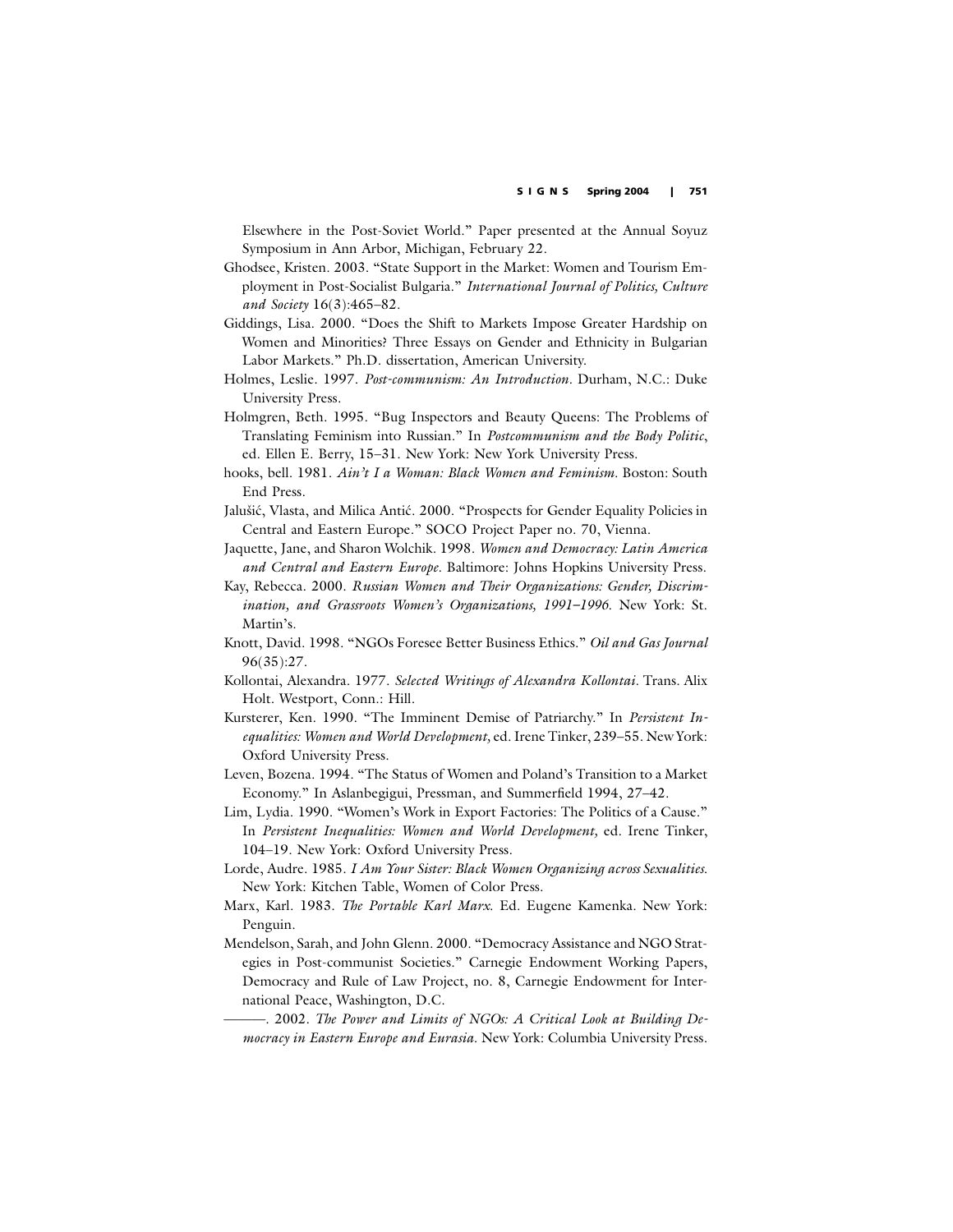- Minnesota Advocates for Human Rights. 1996. "Domestic Violence in Bulgaria." Minnesota Advocates for Human Rights, Minneapolis.
- ———. 1999. "Sex Discrimination and Sexual Harassment in the Workplace in Bulgaria." Minnesota Advocates for Human Rights, Minneapolis.
- Moghadam, Valentine. 1993. *Democratic Reform and the Position of Women in Transitional Economies*. Oxford: Clarendon.
- Mohanty, Chandra Talpade, Ann Russo, and Lourdes Torres, eds. 1991. *Third World Women and the Politics of Feminism*. Bloomington: Indiana University Press.
- Moran, Theodore H. 1998. *Foreign Direct Investment and Development: The New Policy Agenda for Developing Countries and Economies in Transition*. Washington, D.C.: Institute for International Economics.
- Nails, Donna, and Julianna Arnold. 2001. *Gender Assessment and Plan of Action USAID/Bulgaria.* Washington, D.C.: WIDTECH.
- Narayan, Uma. 1997. *Dislocating Cultures: Identities, Traditions, and Third-World Feminism*. New York: Routledge.
- Nee, Victor. 1989. "A Theory of Market Transition: From Redistribution to Markets in State Socialism." *American Sociological Review* 56(5):663–81.
- Orth, Maureen. 2001. "The Clinton Pardons—Part 1: The Face of Scandal." *Vanity Fair*, June, 174.
- Ottaway, Marina, and Thomas Carothers. 2000. *Funding Virtue: Civil Society Aid and Democracy Promotion.* Washington, D.C.: Carnegie Endowment for International Peace.
- Pearce, Jenny. 1993. "NGOs and Social Change: Agents or Facilitators?" *Development Practice* 3(3):222–27.
- Petras, James. 1997. "Imperialism and NGOs in Latin America." *Monthly Review* 47(7):10–26.
- ———. 1999. "NGOs: In the Service of Imperialism." *Journal of Contemporary Asia* 29(4):429–41.
- Petras, James, and Henry Veltmeyer. 2001. *Globalization Unmasked*. Halifax: Fernwood.
- Quigley, Kevin F. F. 2000. "Lofty Goals, Modest Results: Assisting Civil Society in Eastern Europe." In Ottaway and Carothers 2000, 191–215.
- Robinson, Mark. 1993. "Governance, Democracy and Conditionality: NGOs and the New Policy Agenda." In *Governance, Democracy and Conditionality: What Role for NGOs?* ed. Andrew Clayton, 35–51. Oxford: INTRAC.
- Rueschemeyer, Marilyn. 1994. *Women and the Politics of Postcommunist Eastern Europe*. Armonk, N.Y.: M. E. Sharpe.
- Sachs, Jeffery. 1995. "Postcommunist Parties and the Politics of Entitlements." *Transition Newsletter* 6(3). Available online at http://www.worldbank.org/ transitionnewsletter/pdf/march95.pdf. Last accessed August 27, 2003.
- Snavely, Keith, and Uday Desai. 1994. "The Emergence and Development of Nonprofit Organizations in Bulgaria." Working paper series. Aspen Institute, Washington, D.C.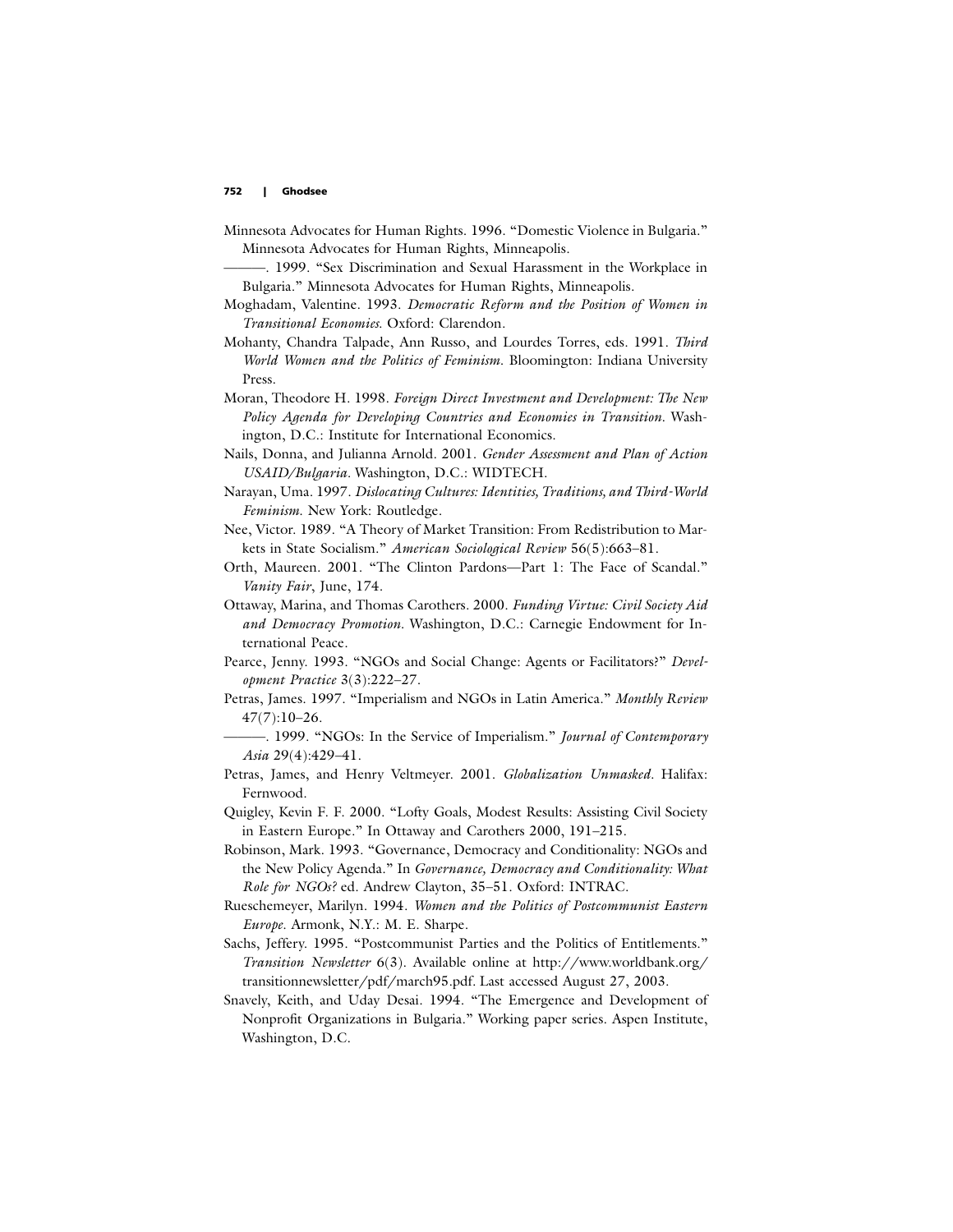- Sperling, Valerie. 1999. *Organizing Women in Contemporary Russia: Engendering Transition*. Cambridge: Cambridge University Press.
- Stark, David. 1992. "Path Dependence and Privatization Strategies in East Central Europe." *East European Politics and Societies* 6(1):17–54.
- Szalai, Julia. 2000. "From Informal Labor to Paid Occupations: Marketization from Below in Hungarian Women's Work." In *Reproducing Gender: Politics, Publics, and Everyday Life after Socialism*, ed. Susan Gal and Gail Kligman, 200–224. Princeton, N.J.: Princeton University Press.
- United Nations Development Program (UNDP). 1997. *Women in Poverty Report*. Sofia: UNDP.
- ———. 2001a. *Human Development Report 2000*. New York: UNDP.
- ———. 2001b. *National Human Development Report 2001: Citizen Participation in Governance, from Individuals to Citizens*. Sofia: UNDP.
- Verdery, Katherine. 1996. *What Was Socialism and What Comes Next?* Princeton, N.J.: Princeton University Press.
- Wedel, Janine. 2001. *Collision and Collusion: The Strange Case of Aid to Eastern Europe*. New York: Palgrave.
- World Bank. 2000. *Making the Transition Work for Women in Europe and Central Asia*. Washington, D.C.: World Bank.
- Zetkin, Clara. (1907) 1984. "Women's Right to Vote." In *Clara Zetkin: Selected Writings*, ed. Philip S. Foner, 99–107. New York: International Publishers.